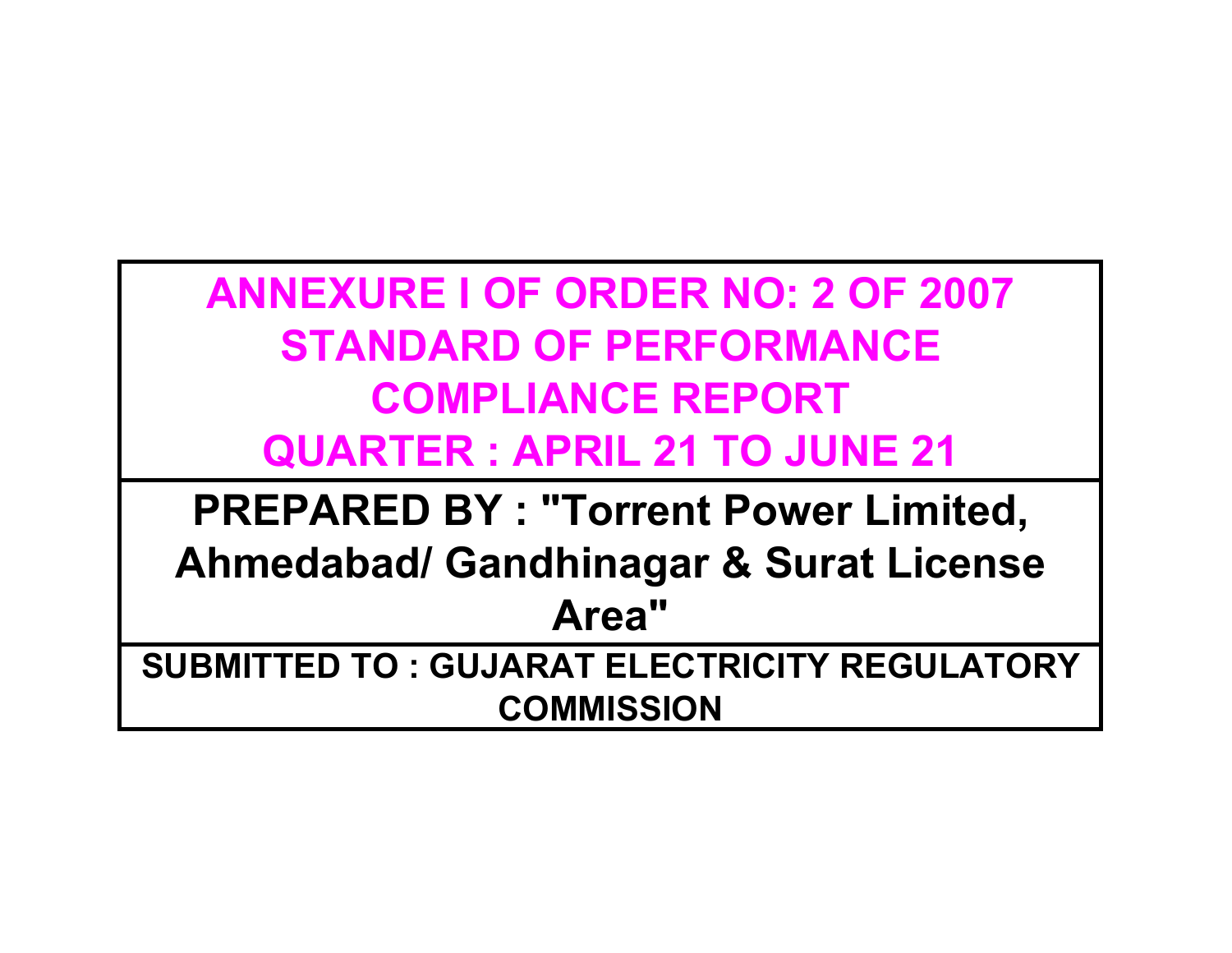#### **Performa SoP 001: Fatal and Non-fatal accident report**

|                                                        |                     | No. of Accidents in the quarter |         |    |                     |    | Cumulative since the first quarter of the current FY |    |    |            |
|--------------------------------------------------------|---------------------|---------------------------------|---------|----|---------------------|----|------------------------------------------------------|----|----|------------|
| Name of Area/Circle                                    | <b>Departmental</b> |                                 | Outside |    | <b>Departmental</b> |    | <b>Outside</b>                                       |    |    |            |
|                                                        | FH                  | <b>NFH</b>                      | FH      | FA | <b>NFH</b>          | FH | <b>NFH</b>                                           | FH | FA | <b>NFH</b> |
| Ahmedabad License Area                                 |                     |                                 |         |    |                     |    |                                                      | Ω  |    |            |
| FH-Fatal Human, NFH- Non Fatal Human, FA- Fatal Animal |                     |                                 |         |    |                     |    |                                                      |    |    |            |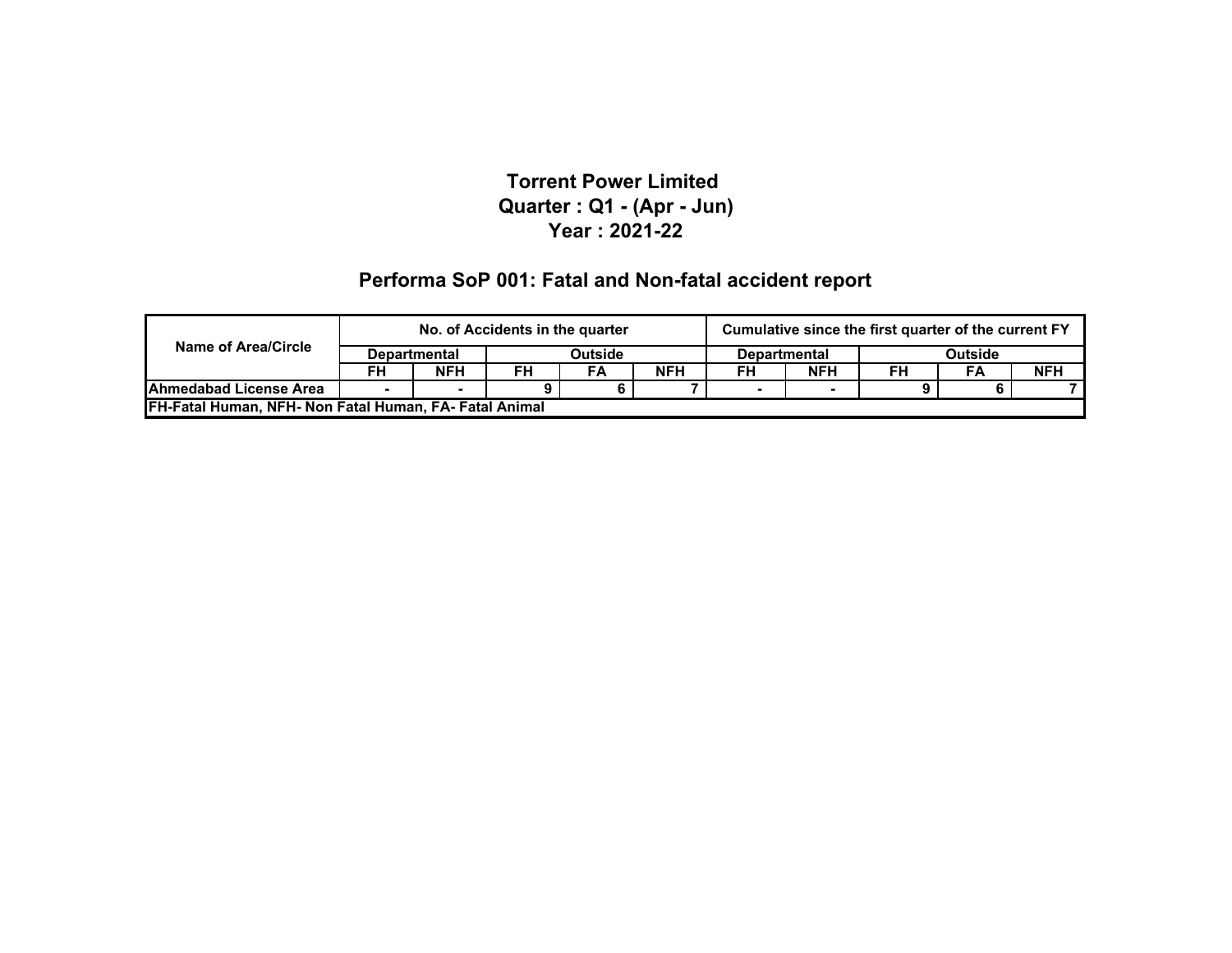#### **Performa SoP 001: Fatal and Non-fatal accident report**

|                                                        |    | No. of Accidents in the quarter |         |    |            | Cumulative since the first quarter of the current FY |            |                |    |            |
|--------------------------------------------------------|----|---------------------------------|---------|----|------------|------------------------------------------------------|------------|----------------|----|------------|
| Name of Area/Circle<br><b>Departmental</b>             |    |                                 | Outside |    |            | <b>Departmental</b>                                  |            | <b>Outside</b> |    |            |
|                                                        | FH | <b>NFH</b>                      | FH      | FA | <b>NFH</b> | FH                                                   | <b>NFH</b> | FH             | FA | <b>NFH</b> |
| <b>Surat License Area</b>                              |    |                                 |         |    |            |                                                      |            |                |    |            |
| FH-Fatal Human, NFH- Non Fatal Human, FA- Fatal Animal |    |                                 |         |    |            |                                                      |            |                |    |            |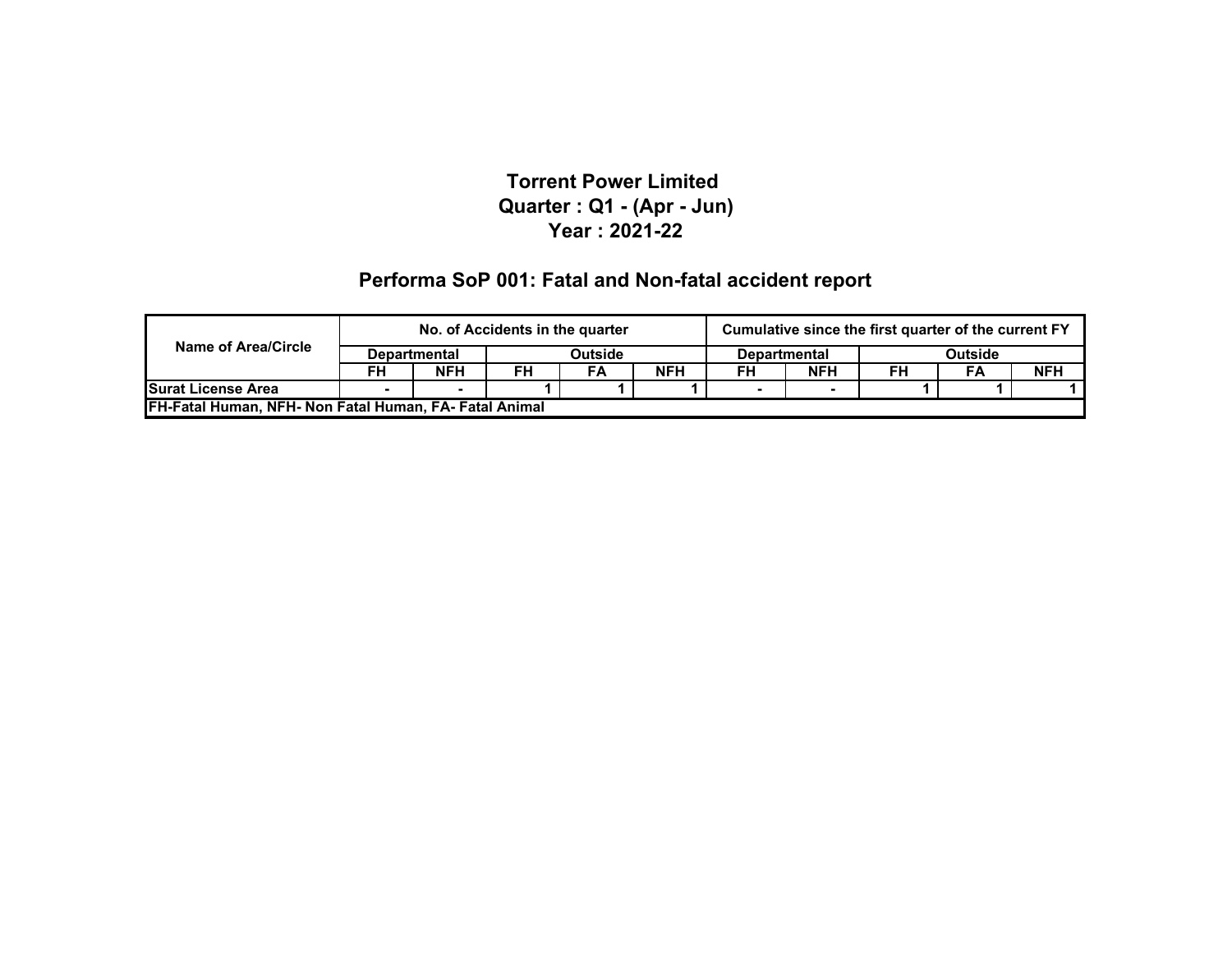#### **Performa SoP 003 B:Register For Compiling the complaints Classification wise**

|          |                                                                             |                                                 |                                                        |                            |                                     |                              | No. of complaints redressed during the quarter |                                               |        |                                                           |
|----------|-----------------------------------------------------------------------------|-------------------------------------------------|--------------------------------------------------------|----------------------------|-------------------------------------|------------------------------|------------------------------------------------|-----------------------------------------------|--------|-----------------------------------------------------------|
|          | <b>Classification</b>                                                       | Pending<br>complaints of<br>previous<br>quarter | <b>Complaints</b><br>received<br>during the<br>Quarter | <b>Total</b><br>complaints | Within 50% of<br>stipulated<br>time | Within<br>stipulated<br>time | Up to double<br>the stipulated<br>time         | More than<br>double the<br>stipulated<br>time | Total  | <b>Balance</b><br><b>Complaints</b><br>to be<br>redressed |
|          | 1                                                                           | $\overline{2}$                                  | $\overline{\mathbf{3}}$                                | 4                          | 5                                   | 6                            | $\overline{7}$                                 | 8                                             | 9      | 10                                                        |
|          | <b>Ahmedabad License Area</b>                                               |                                                 |                                                        |                            |                                     |                              |                                                |                                               |        |                                                           |
| A (i)    | Interruption in power<br>supply-Loose<br><b>Connection from Pole</b>        | 3                                               | 8.613                                                  | 8.616                      | 8,425                               | 188                          | $\blacksquare$                                 |                                               | 8,613  | 3                                                         |
| A (ii)   | Interruption in power supply-Interruption<br>due to line break down         | 110                                             | 24,571                                                 | 24,681                     | 24,531                              | 23                           | ÷.                                             | ÷                                             | 24,554 | 127                                                       |
| A (iii)  | Interruption in power supply-Interruption<br>due to failure of transformers | $\mathbf{1}$                                    | 19                                                     | 20                         | 19                                  |                              |                                                |                                               | 19     | $\mathbf{1}$                                              |
| A (iv)   | Interruption in power supply-Others                                         | 42                                              | 16,622                                                 | 16,664                     | 16,603                              | $\sim$                       | $\blacksquare$                                 | ÷                                             | 16,603 | 61                                                        |
| B(i)     | Quality of Power Supply-No augmentation<br>reauired                         |                                                 | 73                                                     | 73                         | 73                                  | ä,                           |                                                |                                               | 73     |                                                           |
| B (ii)   | Quality of Power Supply-Augmentation<br>reauired                            | ÷                                               | 116                                                    | 116                        | 116                                 | $\overline{a}$               | ÷                                              | $\sim$                                        | 116    |                                                           |
| C(i)     | Meters-Stopped / Defective / Burnt / No<br><b>Display Meters</b>            | 33                                              | 6,692                                                  | 6,725                      | 6,648                               | 1                            | ٠                                              | ٠                                             | 6,649  | 76                                                        |
| $C$ (ii) | Meters- Billing on average basis for more<br>than two bill                  | $\overline{a}$                                  |                                                        |                            |                                     | $\overline{a}$               | $\blacksquare$                                 | $\blacksquare$                                |        |                                                           |
| D(i)     | Overhead Lines-Loose Wires                                                  | $\blacksquare$                                  | ÷                                                      | $\mathbf{r}$               | $\sim$                              | $\sim$                       | $\blacksquare$                                 | ÷                                             | $\sim$ | $\sim$                                                    |
| D(i)     | Lines-Inadequate<br>Overhead<br>ground<br>clearance                         | ä,                                              | ÷.                                                     |                            | ÷.                                  | L.                           | ä,                                             | ÷                                             |        |                                                           |
| E(i)     | Bills-For current bills where no additional<br>information is required      | ٠                                               | $\overline{a}$                                         |                            |                                     | $\overline{a}$               | ٠                                              | $\overline{\phantom{a}}$                      |        |                                                           |
| E (ii)   | Bills-Additional information + site visit<br>required                       | 17                                              | 1,912                                                  | 1,929                      | 1,913                               | $\mathbf{1}$                 | ÷.                                             | ÷                                             | 1,914  | 15                                                        |
| F(i)     | Service Connections-Extension of mains<br>is not required                   | $\overline{a}$                                  |                                                        |                            | $\mathbf{r}$                        | ÷.                           | $\blacksquare$                                 | $\blacksquare$                                | $\sim$ |                                                           |
| $F$ (ii) | Service Connections-Extension of mains<br>is required                       | $\mathbf{1}$                                    | 20                                                     | 21                         | 20                                  | $\mathbf{1}$                 | ÷.                                             |                                               | 21     |                                                           |
| F (iii)  | Connections-Modification<br>Service<br>in<br>connected Load                 | 3                                               | ٠                                                      | 3                          | 3                                   | ÷.                           | ٠                                              | ٠                                             | 3      |                                                           |
| $F$ (iv) | Service Connections-Name Change/<br>reconnection                            |                                                 | 23                                                     | 23                         | 23                                  | ä,                           | ÷.                                             | $\sim$                                        | 23     |                                                           |
| G        | Refund of amount due in regard to<br>temporary connection                   | $\overline{\phantom{a}}$                        | $\overline{\phantom{a}}$                               |                            |                                     |                              |                                                |                                               |        |                                                           |
| н        | Others                                                                      | 10                                              | 931                                                    | 941                        | 932                                 | $\sim$                       | $\overline{\phantom{a}}$                       | $\blacksquare$                                | 932    | 9                                                         |
|          | Total                                                                       | 220                                             | 59,592                                                 | 59,812                     | 59.306                              | 214                          |                                                |                                               | 59.520 | 292                                                       |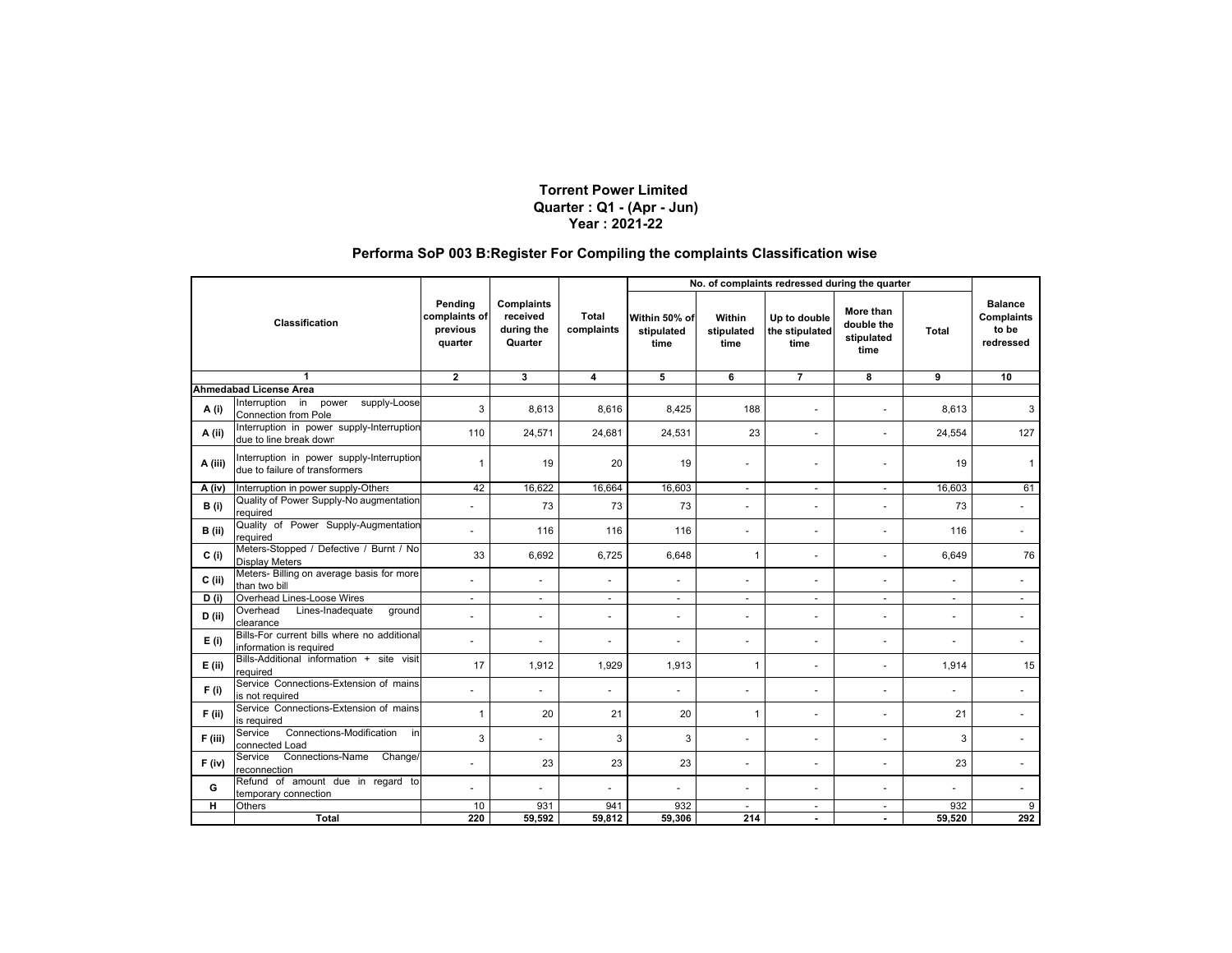#### **Performa SoP 003 B:Register For Compiling the complaints Classification wise**

|           |                                                                             |                                                 |                                                        |                            |                                     |                              | No. of complaints redressed during the quarter |                                               |        |                                                           |
|-----------|-----------------------------------------------------------------------------|-------------------------------------------------|--------------------------------------------------------|----------------------------|-------------------------------------|------------------------------|------------------------------------------------|-----------------------------------------------|--------|-----------------------------------------------------------|
|           | <b>Classification</b>                                                       | Pending<br>complaints of<br>previous<br>quarter | <b>Complaints</b><br>received<br>during the<br>Quarter | <b>Total</b><br>complaints | Within 50% of<br>stipulated<br>time | Within<br>stipulated<br>time | Up to double<br>the stipulated<br>time         | More than<br>double the<br>stipulated<br>time | Total  | <b>Balance</b><br><b>Complaints</b><br>to be<br>redressed |
|           | 1                                                                           | $\overline{2}$                                  | 3                                                      | 4                          | 5                                   | 6                            | $\overline{7}$                                 | 8                                             | 9      | 10                                                        |
|           | <b>Surat License Area</b>                                                   |                                                 |                                                        |                            |                                     |                              |                                                |                                               |        |                                                           |
| A (i)     | Interruption in power<br>supply-Loose<br>Connection from Pole               |                                                 | 837                                                    | 837                        | 834                                 | 3                            |                                                |                                               | 837    |                                                           |
| A (ii)    | Interruption in power supply-Interruption<br>due to line break down         | $\overline{2}$                                  | 2,108                                                  | 2,110                      | 2,107                               | 1                            | ä,                                             |                                               | 2,108  | 2                                                         |
| A (iii)   | Interruption in power supply-Interruption<br>due to failure of transformers |                                                 |                                                        |                            |                                     |                              |                                                |                                               |        |                                                           |
| A (iv)    | Interruption in power supply-Others                                         | $\blacksquare$                                  | 1,460                                                  | 1,460                      | 1,460                               | $\blacksquare$               | $\blacksquare$                                 | ٠                                             | 1,460  |                                                           |
| B(i)      | Quality of Power Supply-No augmentation<br>reauired                         |                                                 |                                                        |                            |                                     | $\blacksquare$               |                                                |                                               |        |                                                           |
| B (ii)    | Quality of Power Supply-Augmentation<br>required                            | ÷                                               | $\sim$                                                 |                            | $\sim$                              | $\blacksquare$               | $\sim$                                         |                                               | $\sim$ |                                                           |
| C(i)      | Meters-Stopped / Defective / Burnt / No<br><b>Display Meters</b>            | ÷.                                              | 1,843                                                  | 1,843                      | 1,839                               | 1                            | ٠                                              | $\sim$                                        | 1,840  | 3                                                         |
| $C$ (ii)  | Meters- Billing on average basis for more<br>than two bill                  | $\overline{\phantom{a}}$                        |                                                        |                            |                                     |                              |                                                |                                               |        |                                                           |
| D(i)      | Overhead Lines-Loose Wires                                                  | $\blacksquare$                                  | $\overline{\phantom{a}}$                               | $\sim$                     | $\overline{\phantom{a}}$            | $\sim$                       | $\sim$                                         | $\sim$                                        | $\sim$ | $\sim$                                                    |
| $D$ (ii)  | Overhead<br>Lines-Inadequate<br>ground<br>clearance                         | ÷.                                              | $\sim$                                                 |                            | $\overline{a}$                      | $\blacksquare$               | $\overline{a}$                                 | $\blacksquare$                                |        |                                                           |
| E(i)      | Bills-For current bills where no additional<br>information is required      | ÷.                                              |                                                        |                            | ÷                                   | ÷                            |                                                |                                               |        |                                                           |
| $E$ (ii)  | Bills-Additional information + site visit<br>reauired                       | 9                                               | 678                                                    | 687                        | 685                                 | ÷                            | ä,                                             |                                               | 685    | $\overline{2}$                                            |
| F(i)      | Service Connections-Extension of mains<br>is not required                   |                                                 | 12                                                     | 12                         | 11                                  | 1                            | $\overline{a}$                                 |                                               | 12     |                                                           |
| $F$ (ii)  | Service Connections-Extension of mains<br>is required                       |                                                 | 3                                                      | 3                          | 3                                   | ÷.                           |                                                |                                               | 3      |                                                           |
| $F$ (iii) | Connections-Modification<br>Service<br>in<br>connected Load                 |                                                 |                                                        |                            |                                     | $\blacksquare$               | ٠                                              |                                               |        |                                                           |
| $F$ (iv)  | Connections-Name Change/<br>Service<br>reconnection                         |                                                 | 9                                                      | 9                          | 9                                   | ÷                            | ä,                                             |                                               | 9      |                                                           |
| G         | Refund of amount due in regard to<br>temporary connection                   | ÷.                                              |                                                        |                            |                                     | ä,                           | ٠                                              | $\blacksquare$                                |        |                                                           |
| н         | <b>Others</b>                                                               | ٠                                               | 133                                                    | 133                        | 132                                 | ٠                            | $\blacksquare$                                 | $\blacksquare$                                | 132    |                                                           |
|           | Total                                                                       | 11                                              | 7.083                                                  | 7.094                      | 7.080                               | 6                            |                                                |                                               | 7.086  | 8                                                         |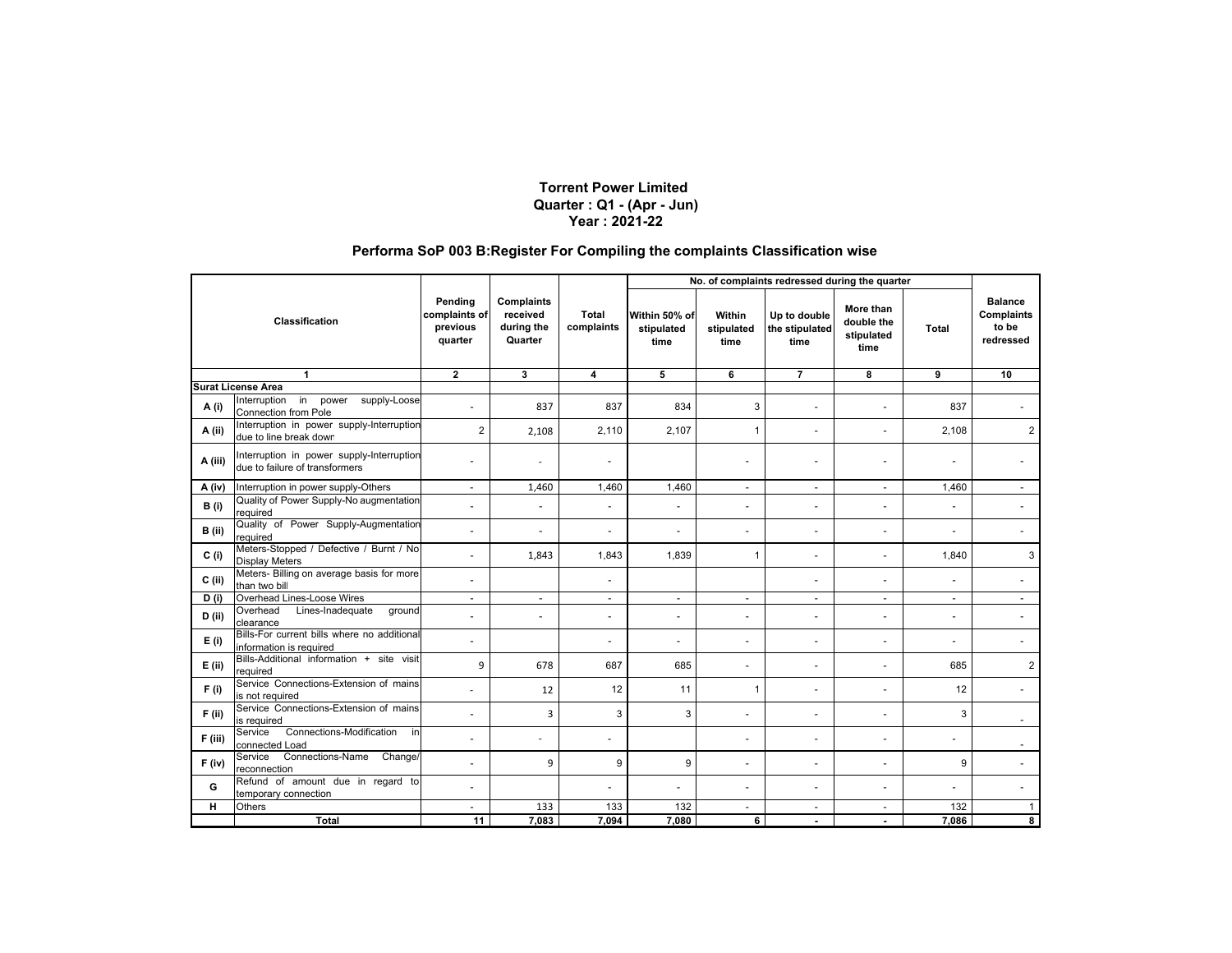#### **Torrent Power Limited Quarter : Q1 - (Apr - Jun) Year : 2021-22 Performa SoP 004: Publicity carried out**

| Sr. No.        | Actions or steps carried out by distribution licensee towards public<br>awareness in the quarter | <b>Likely number of consumers</b><br>influenced | Details about media              |  |
|----------------|--------------------------------------------------------------------------------------------------|-------------------------------------------------|----------------------------------|--|
|                | Website                                                                                          |                                                 |                                  |  |
|                | <b>Bill Glossary</b>                                                                             |                                                 |                                  |  |
|                | <b>New Tariff</b>                                                                                |                                                 |                                  |  |
|                | <b>Consumption Calculator</b>                                                                    |                                                 |                                  |  |
|                | <b>Procedural Guidance</b>                                                                       |                                                 |                                  |  |
|                | <b>Payment Options</b>                                                                           |                                                 |                                  |  |
|                | Contact details                                                                                  |                                                 |                                  |  |
|                | Call Center details and numbers                                                                  |                                                 |                                  |  |
|                |                                                                                                  |                                                 | Web Site www.torrentpower.com &  |  |
| $\mathbf 1$    | Our Zonal Offices address                                                                        | 3218572 sessions to website                     | portal                           |  |
|                | Torrent Power Mobile Links concept and details                                                   |                                                 | https://connect.torrentpower.com |  |
|                | Form Downloads (important application forms)                                                     |                                                 |                                  |  |
|                | FAQ's                                                                                            |                                                 |                                  |  |
|                | <b>Consumer Charter</b>                                                                          |                                                 |                                  |  |
|                | Online Bill Payment (how to pay and related forms)                                               |                                                 |                                  |  |
|                | <b>Energy Conservation tips</b>                                                                  |                                                 |                                  |  |
|                | <b>Safety Tips</b>                                                                               |                                                 |                                  |  |
|                | Electricity Supply Code (copy of the code)                                                       |                                                 |                                  |  |
|                | Shutdown / Planned shutdown announcements and schedule                                           |                                                 |                                  |  |
|                | <b>Ahmedabad License Area</b>                                                                    |                                                 |                                  |  |
|                | <b>Information Boards</b>                                                                        |                                                 |                                  |  |
|                | Grievance redressal options (Internal / consumer redresal forum)                                 | 20 Lac Approx (across 6 locations)              |                                  |  |
|                | Information boards for substation requirement                                                    | 5.47 Lac Approx                                 |                                  |  |
|                | SD and SLC Information Board                                                                     | 5.47 Lac (across all Plugpoints)                |                                  |  |
|                | Form Filling Assistance Board at NZO                                                             | 1.2 Lac Approx                                  |                                  |  |
|                | Form Filling Assistance Board at CZO                                                             | 0.79 Lac Approx                                 |                                  |  |
|                | Form Filling Assistance Board at AZO                                                             | 1.05 Lac Approx                                 |                                  |  |
|                | Form Filling Assistance Board at GZO                                                             | 0.33 Lac Approx                                 |                                  |  |
|                | Form Filling Assistance Board at SNN                                                             | 0.8 Lac Approx                                  |                                  |  |
| $\overline{2}$ | Form Filling Assistance Board at Naroda                                                          | 0.79 Lac Approx                                 | <b>Information Boards</b>        |  |
|                | Form Filling Assistance Board at Motera                                                          | 0.26 Lac Approx                                 |                                  |  |
|                | Form Filling Assistance Board at Prahladnagar                                                    | 0.24 Lac Approx                                 |                                  |  |
|                | Online Bill Payment Board                                                                        | 4.3 Lac approx (across all Plugpoints)          |                                  |  |
|                | ATM Dropbox Payment Option Board                                                                 | 4.3 Lac approx (across all Plugpoints)          |                                  |  |
|                | Launch of new customer portal                                                                    | 4.3 Lac approx (across all Plugpoints)          |                                  |  |
|                | Information Booklets / Flyers / Letters / hoardings etc                                          |                                                 |                                  |  |
|                | Power Alert Service Flyer                                                                        | 5.47 lac Approx                                 |                                  |  |
|                | <b>Energy Conservation Flyer</b>                                                                 | 20 Lac Approx                                   |                                  |  |
| 3              | <b>Electrical Safety Flyer</b>                                                                   | 20 Lac Approx                                   | Information Booklets and Flyers, |  |
|                | Power Factor Improvement Flyer                                                                   | 35000 Approx                                    | outdoor media etc                |  |
|                | Information related to web portal on flyers / tent cards / posters / visitng cards               | 5.47 lacs (across all Plugpoints) and           |                                  |  |
|                | / danglers / hoardings / banners etc                                                             | overall publicity at 27 locations across        |                                  |  |
|                |                                                                                                  | A'bad                                           |                                  |  |
|                | <b>Bills</b>                                                                                     |                                                 |                                  |  |
|                | Front Side: 1. Whatsapp services                                                                 | <b>10 LPM</b>                                   |                                  |  |
| 4              | 2. Mobile App Launch                                                                             |                                                 | Backside of the bill             |  |
|                | Back Side: 1. New Tariff Structure 2. Mobile App Launch Ad 3. CGRF Details                       | <b>10 LPM</b>                                   |                                  |  |
|                | 4. 24X7 Helpline Number 5. Feedback and Suggestions                                              |                                                 |                                  |  |
| 5              | <b>Power Alert Service</b>                                                                       |                                                 | <b>SMS</b>                       |  |
|                | SMS related to Billing                                                                           | 26718728                                        |                                  |  |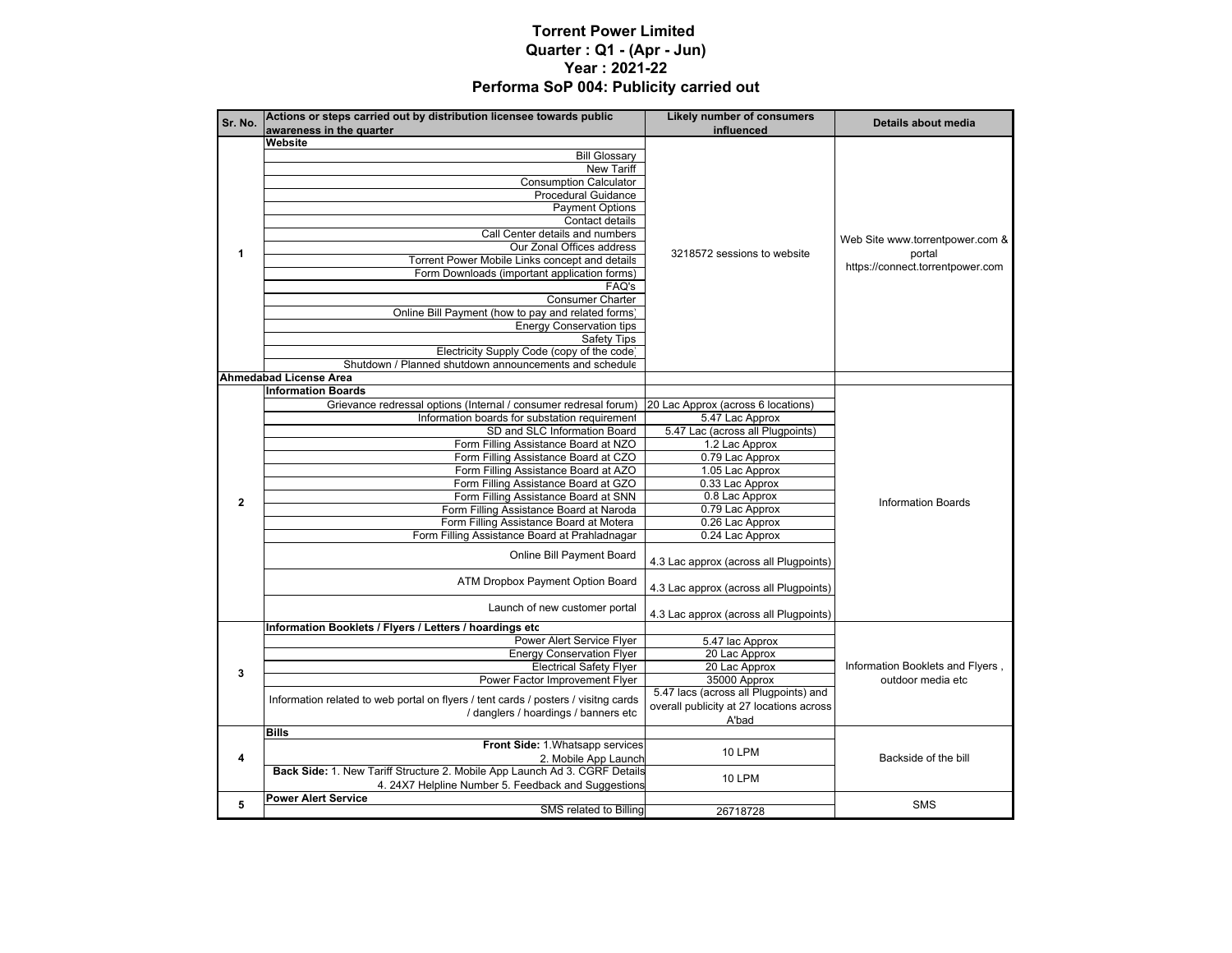#### **Performa SoP 004: Publicity carried out**

| Sr. No.        | Actions or steps carried out by the distribution licensee towards public<br>awareness in the quarter | <b>Likely number of consumers</b><br>influenced | Details about media                    |  |
|----------------|------------------------------------------------------------------------------------------------------|-------------------------------------------------|----------------------------------------|--|
|                | <b>Web Site</b>                                                                                      |                                                 |                                        |  |
|                | <b>Bill Glossary</b>                                                                                 |                                                 |                                        |  |
|                | <b>New Tariff</b>                                                                                    |                                                 |                                        |  |
|                | <b>Consumption Calculator</b>                                                                        |                                                 |                                        |  |
|                | <b>Procedural Guidance</b>                                                                           |                                                 |                                        |  |
|                | <b>Payment Options</b>                                                                               |                                                 |                                        |  |
|                | Contact details                                                                                      |                                                 |                                        |  |
|                | Call Center details and numbers<br>Our Zonal Offices address                                         |                                                 | Web Site www.torrentpower.com & portal |  |
| $\mathbf{1}$   | Torrent Power Mobile Links concept and details                                                       | 3218572 sessions to website                     | https://connect.torrentpower.com       |  |
|                | Form Downloads (important application forms                                                          |                                                 |                                        |  |
|                | FAQ's                                                                                                |                                                 |                                        |  |
|                | <b>Consumer Charter</b>                                                                              |                                                 |                                        |  |
|                | Online Bill Payment (how to pay and related forms                                                    |                                                 |                                        |  |
|                | <b>Energy Conservation tips</b>                                                                      |                                                 |                                        |  |
|                | <b>Safety Tips</b>                                                                                   |                                                 |                                        |  |
|                | Electricity Supply Code (copy of the code                                                            |                                                 |                                        |  |
|                | Shutdown / Planned shutdown announcements and schedul                                                |                                                 |                                        |  |
|                | Surat License Area                                                                                   |                                                 |                                        |  |
|                | <b>Information Boards</b>                                                                            |                                                 |                                        |  |
|                | Grievance Redressal Options (Internal Redressal committee/ Consumer                                  |                                                 |                                        |  |
|                | Redressal Forum), In the Interest of Consumers by GERC & Application                                 | Consumers at large                              | <b>Boards at Consumer Centers</b>      |  |
| $\mathbf 2$    | Processing Charges                                                                                   |                                                 |                                        |  |
|                | Sample form for new application/Tariff/Call Centre Services Amazon Offer                             |                                                 |                                        |  |
|                | Safety Tips / Conservation Tips/ Precautions / Portal Connect Info/Theft                             | Consumers at large                              | Boards at consumer centres             |  |
|                | deterrence etc.                                                                                      |                                                 |                                        |  |
|                | <b>News</b>                                                                                          |                                                 |                                        |  |
| 3              | Digital Services, ELCB importance, Portal, Mobile App, WhatsApp & Helpline                           | Consumers at large                              | News Paper                             |  |
|                | number information                                                                                   |                                                 |                                        |  |
|                | <b>Bills</b>                                                                                         |                                                 |                                        |  |
| 4              | Front side : Monsoon Safety Tips, Mobile App & WhatsApp info                                         | 6.23 lakh / month                               |                                        |  |
|                | Back side: Tariff, Call Centre Info, Energy payment option, Redressal forum &                        | 6.23 lakh / month                               | <b>Energy Bill</b>                     |  |
| 5              | Ombudsman details<br><b>SMS</b> - Application, Billing, Meter, Company Services Awareness.           | 10598117                                        | <b>SMS</b>                             |  |
|                | Bill Envelopes to HT-LTMD customers (Power Factor importance, Digital                                |                                                 |                                        |  |
| 6              | Services & Monsoon Safety Tips)                                                                      | 2600 Consumer/Month                             | <b>Bill Envelopes</b>                  |  |
| $\overline{7}$ | Information booklets / Flyers / Letters                                                              |                                                 |                                        |  |
|                | ELCB letters to all LTMD Customers. UAE awareness to all NRGP customers.                             |                                                 |                                        |  |
|                | Helpline number, Portal & Mobile App Connect Information, Energy                                     |                                                 |                                        |  |
| 8              | conservation, Energy Calculator, Office Addresses, Online Payment Services                           | 175000                                          | Pamphlets & Booklets                   |  |
|                | Reactive Power Management, Consumer Charter, etc.                                                    |                                                 |                                        |  |
| 9              | Booklet (GERC Regulations & Application Processing Charges                                           | 9                                               | Booklet                                |  |
| 10             | Radio - Digital services Awareness on six radio station for ten days                                 | Consumers at large                              | Radio                                  |  |
|                |                                                                                                      |                                                 |                                        |  |
| 11             | Customer Meet - Awareness on Company Services, Safety, Conservation, Etc.                            | 19 consumers                                    | On virtual Platform - Zoom Meeting     |  |
| 12             | <b>Power Factor Awareness Programme</b>                                                              |                                                 |                                        |  |
|                | Personal Visit to LTMD & LT Consumers                                                                | 94                                              | Personal Interaction                   |  |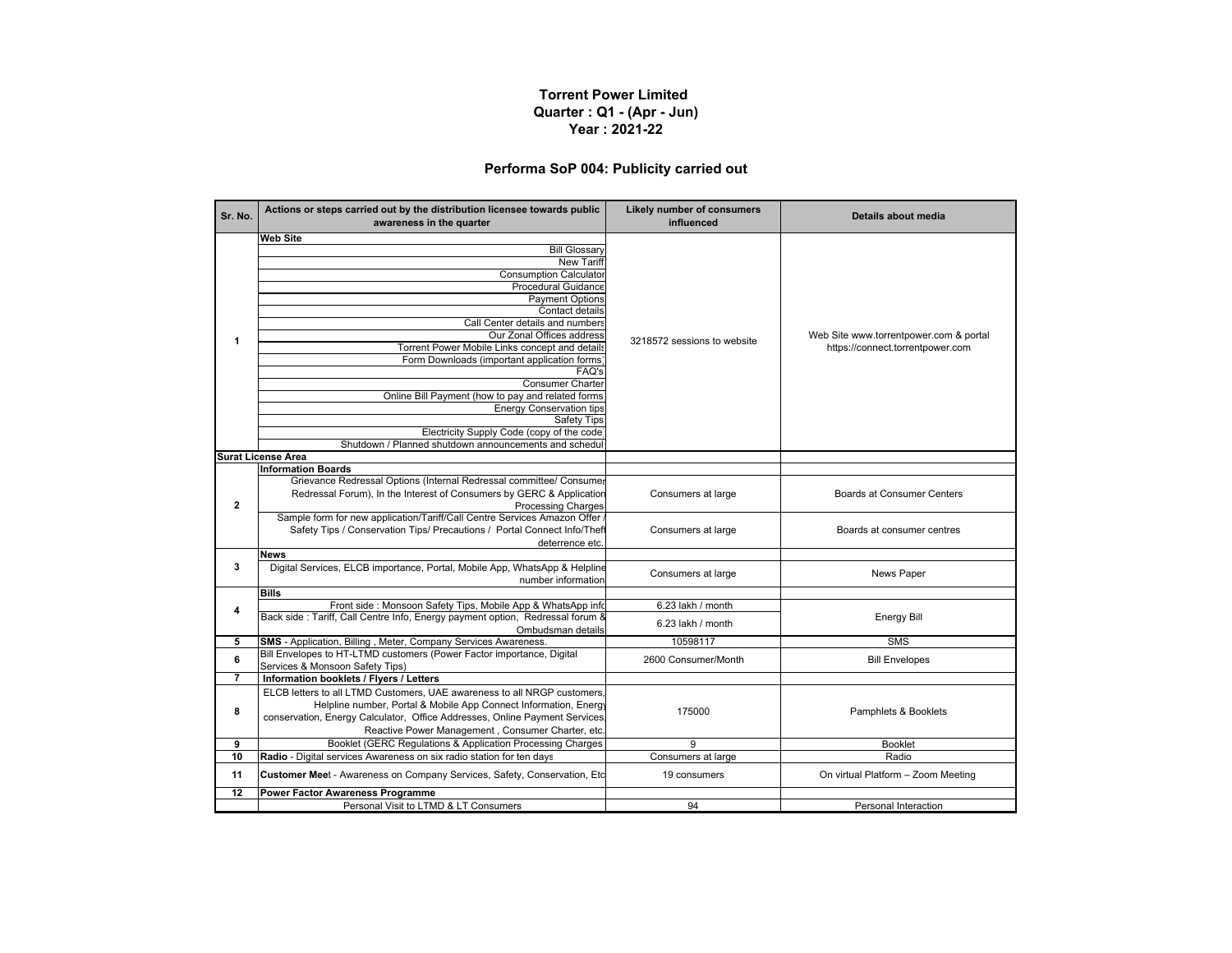# **Performa SoP 005 B : Action taken reported by the Redressal Committee**

| Sr.<br>No. | Month                         | Date and Time* of Meeting Conducted | No. of complaints<br>registered at the<br>meeting | No. of complaints<br>pending at the end of<br>the meeting. |
|------------|-------------------------------|-------------------------------------|---------------------------------------------------|------------------------------------------------------------|
|            | <b>Ahmedabad License Area</b> |                                     |                                                   |                                                            |
| А          | 1st Month of the Quarter      |                                     | <b>NIL</b>                                        | <b>NIL</b>                                                 |
| в          | 2nd Month of the Quarter      |                                     | <b>NIL</b>                                        | <b>NIL</b>                                                 |
| С          | 3rd Month of the Quarter      |                                     | <b>NIL</b>                                        | <b>NIL</b>                                                 |

*\*Consumers can walk in for redressal of grievance*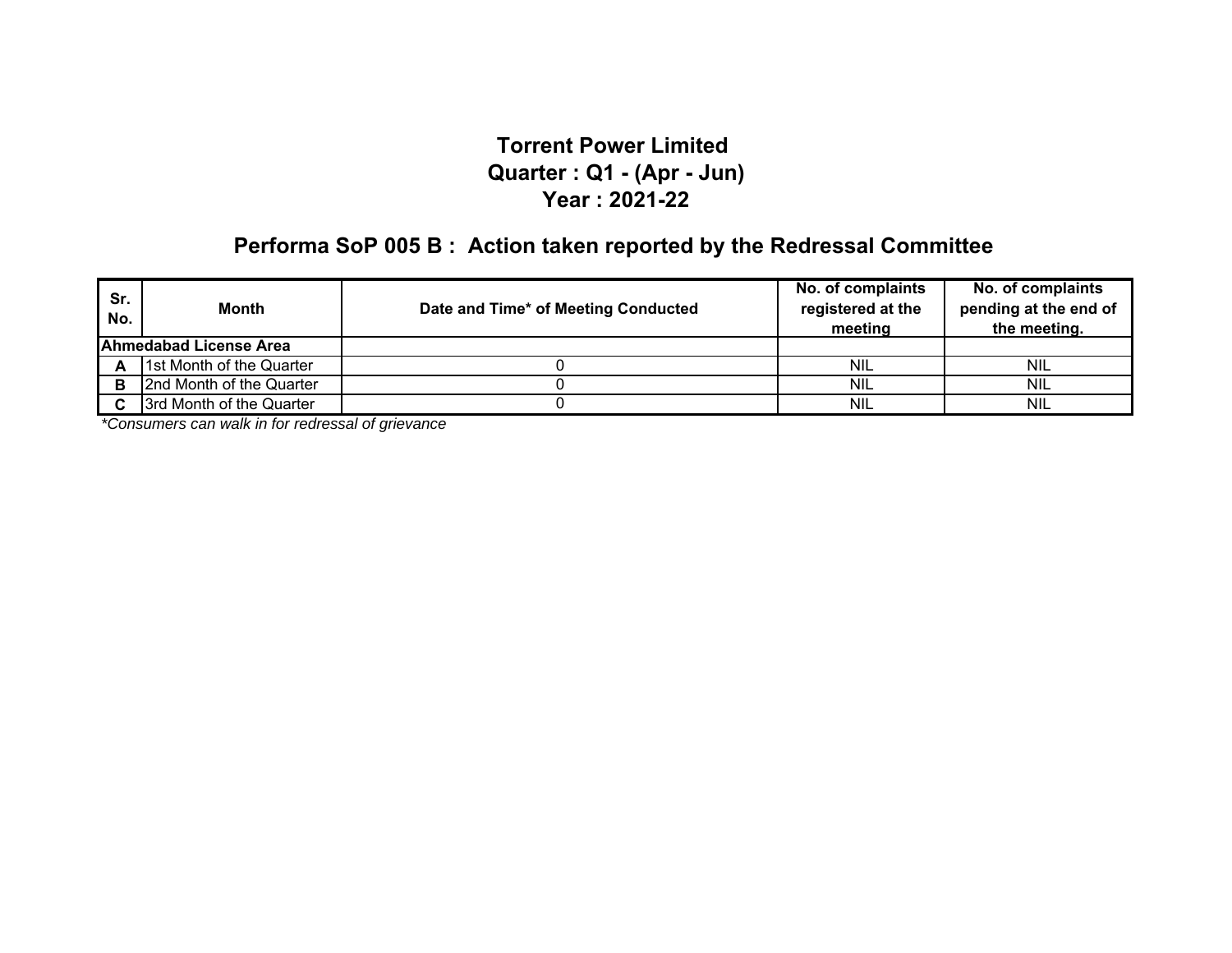# **Performa SoP 005 B : Action taken reported by the Redressal Committee**

| Sr.<br>No. | <b>Month</b>              | Date and Time* of Meeting Conducted | No. of complaints<br>registered at the<br>meeting | No. of complaints<br>pending at the end of<br>the meeting. |
|------------|---------------------------|-------------------------------------|---------------------------------------------------|------------------------------------------------------------|
|            | <b>Surat License Area</b> |                                     |                                                   |                                                            |
| A          | 1st Month of the Quarter  | 07.04.2021, 12.04.21 & 20.04.2021   |                                                   | Nil                                                        |
| в          | 2nd Month of the Quarter  | 10.05.2021, 20.05.2021 & 25.05.2021 |                                                   | Nil                                                        |
|            | 3rd Month of the Quarter  | 10.06.2021, 18.06.2021 & 21.06.2021 |                                                   | Nil                                                        |

*\* Time - 03:00 PM to 05:00 PM*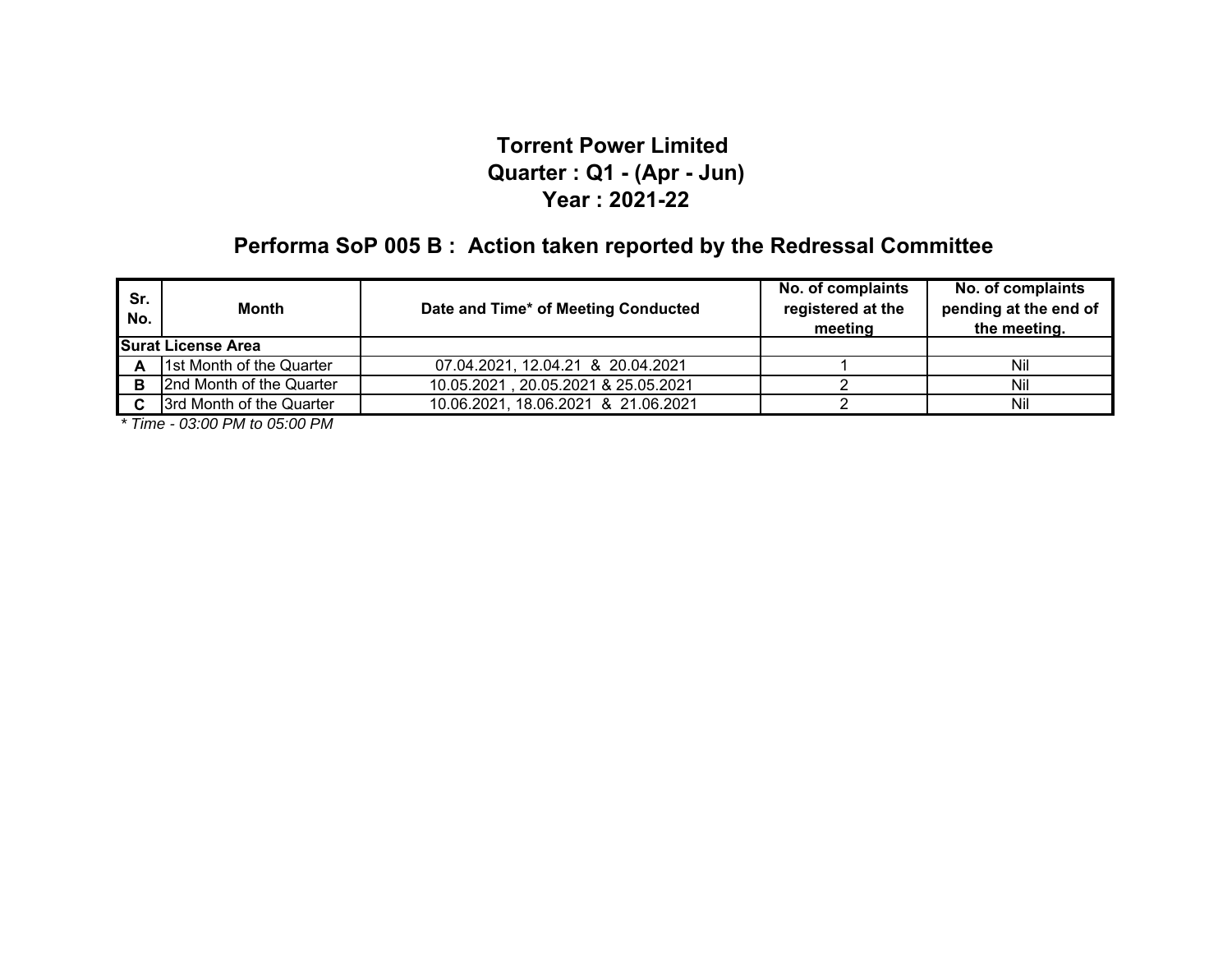## **Performa SoP 006: Failure of Distribution Transformer**

|                               | No. of existing<br>Distribution Transformer<br>at the start of the<br>quarter | <b>No. of Distribution</b><br><b>Transformers added</b><br>during the quarter | <b>Total number of</b><br>distribution<br>transformer | Total no of<br><b>Distribution</b><br>transformer<br>Failed | % failure rate of<br><b>Distribution transformer</b> |  |
|-------------------------------|-------------------------------------------------------------------------------|-------------------------------------------------------------------------------|-------------------------------------------------------|-------------------------------------------------------------|------------------------------------------------------|--|
|                               |                                                                               |                                                                               |                                                       |                                                             | $E = (D) * 100/C$                                    |  |
| <b>Ahmedabad License Area</b> | 8,914                                                                         | 54                                                                            | 8,968                                                 | 14                                                          | 0.16%                                                |  |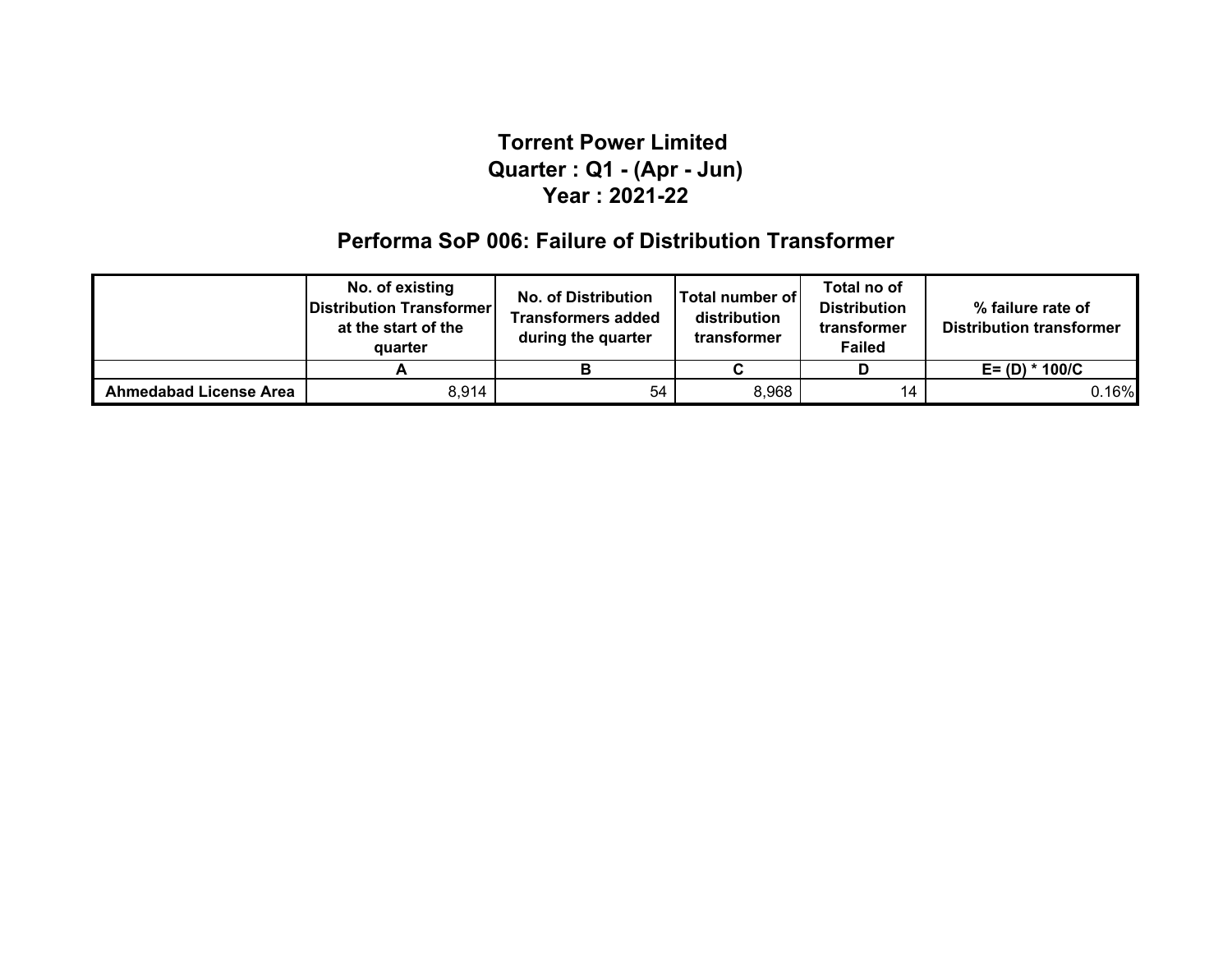## **Performa SoP 006: Failure of Distribution Transformer**

|                           | No. of existing<br><b>Distribution Transformer</b><br>at the start of the quarter | <b>No. of Distribution</b><br><b>Transformers added</b><br>during the quarter | Total number of<br>distribution<br>transformer | Total no of<br><b>Distribution</b><br>transformer<br><b>Failed</b> | % failure rate of Distribution<br>transformer |
|---------------------------|-----------------------------------------------------------------------------------|-------------------------------------------------------------------------------|------------------------------------------------|--------------------------------------------------------------------|-----------------------------------------------|
|                           |                                                                                   |                                                                               |                                                | D                                                                  | $E = (D) * 100/C$                             |
| <b>Surat License Area</b> | 2,673                                                                             | 10                                                                            | 2,683                                          |                                                                    | $0.00\%$                                      |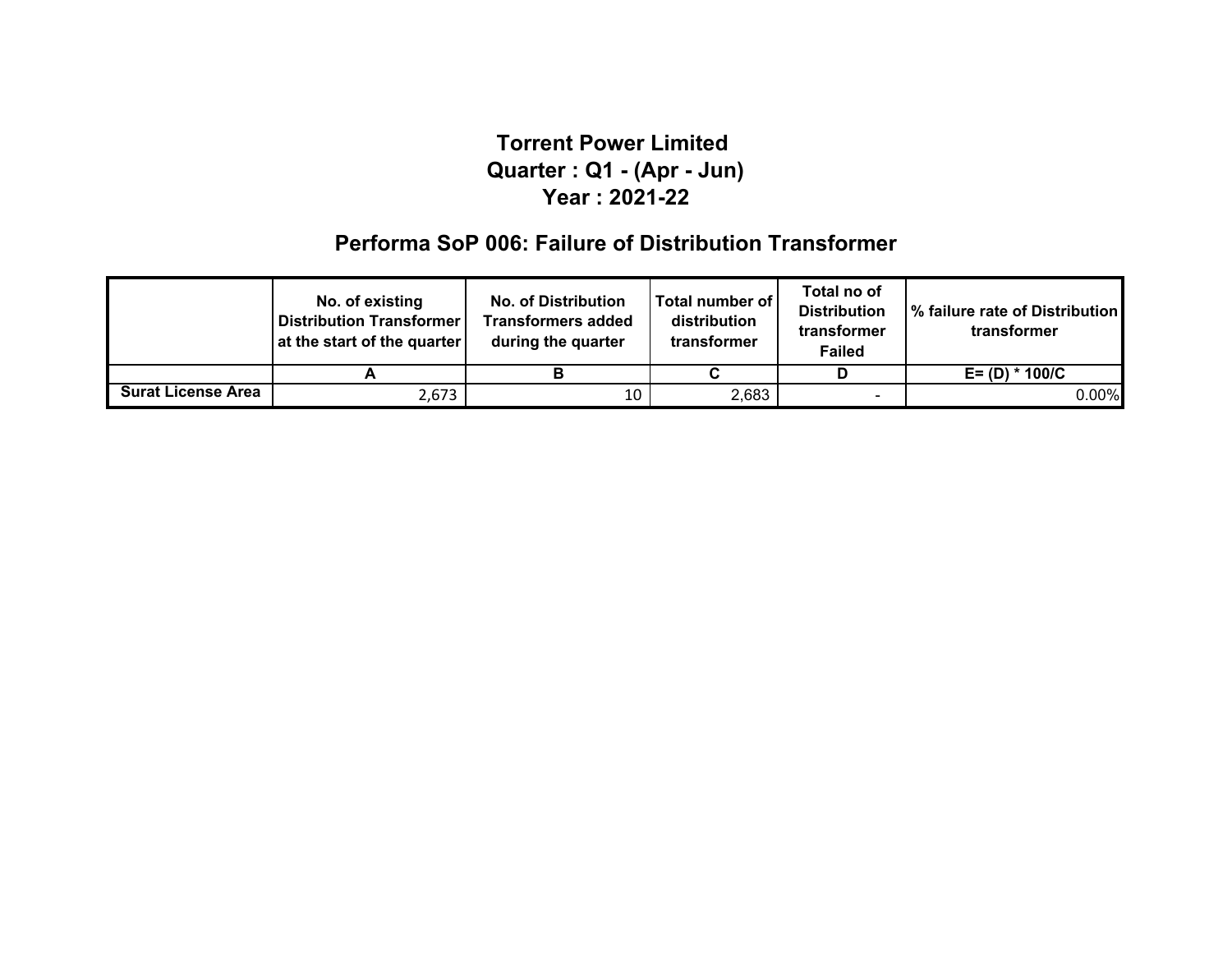### **Performa SoP 007: Failure of Power Transformer**

|                               | <b>No. of existing Power</b><br><b>Transformer at the</b><br>start of the quarter | No. of Power<br><b>Transformers added</b><br>during the quarter | Total number of<br><b>Power transformer</b> | <b>Total no of Power</b><br>transformer Failed | % failure rate of<br><b>Power transformer</b> |
|-------------------------------|-----------------------------------------------------------------------------------|-----------------------------------------------------------------|---------------------------------------------|------------------------------------------------|-----------------------------------------------|
|                               |                                                                                   |                                                                 |                                             |                                                | $H = (D) * 100/C$                             |
| <b>Ahmedabad License Area</b> | 2031                                                                              |                                                                 | 206 l                                       |                                                | $0.00\%$                                      |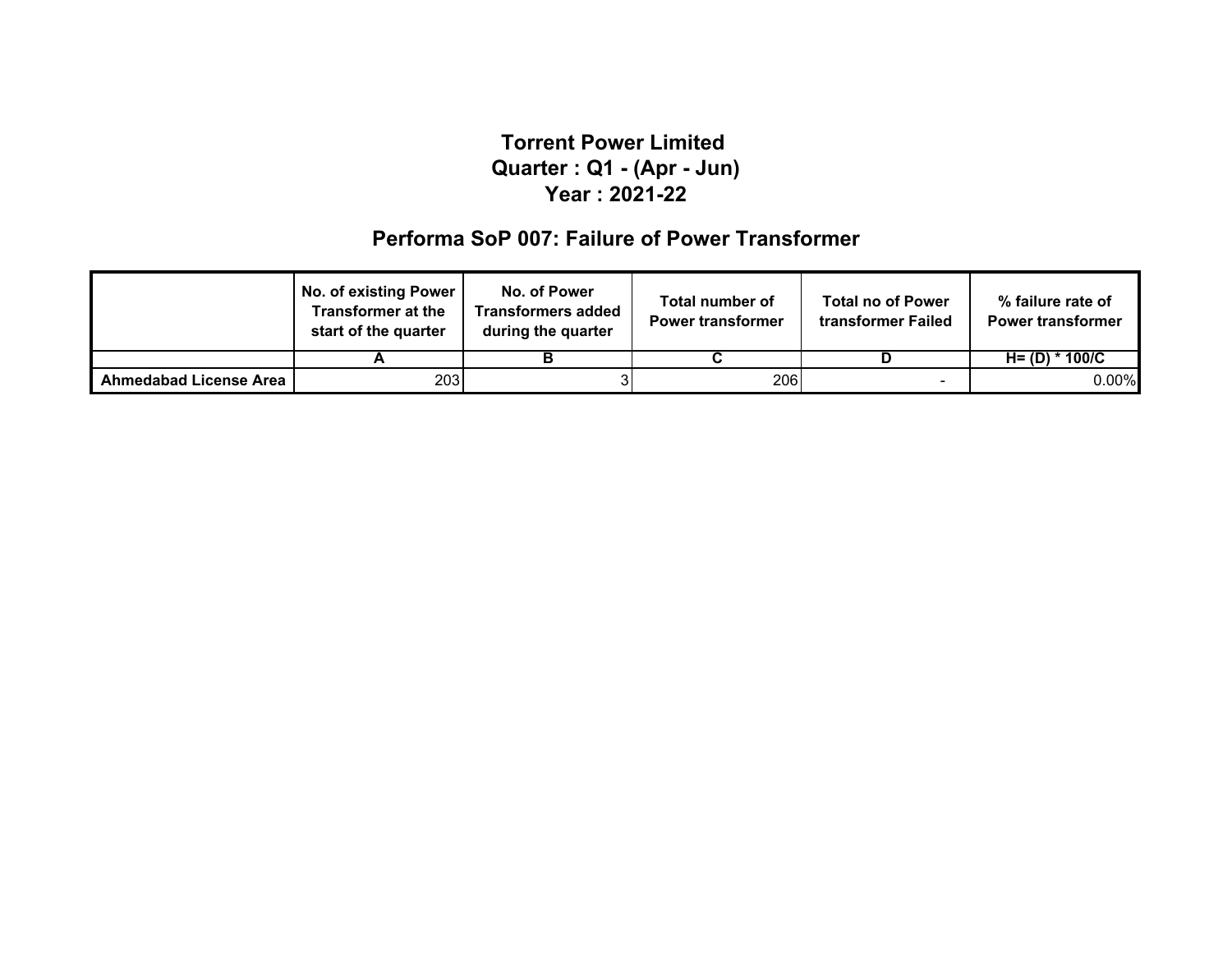## **Performa SoP 007: Failure of Power Transformer**

|                           | <b>No. of existing Power</b><br><b>Transformer at the</b><br>start of the quarter |  | <b>Total number of Power</b><br>transformer | <b>Total no of Power</b><br>transformer Failed | % failure rate of Power<br>transformer |  |
|---------------------------|-----------------------------------------------------------------------------------|--|---------------------------------------------|------------------------------------------------|----------------------------------------|--|
|                           |                                                                                   |  |                                             |                                                | $H = (D) * 100/C$                      |  |
| <b>Surat License Area</b> | 65I                                                                               |  | 65                                          | $\overline{\phantom{0}}$                       | $0.00\%$                               |  |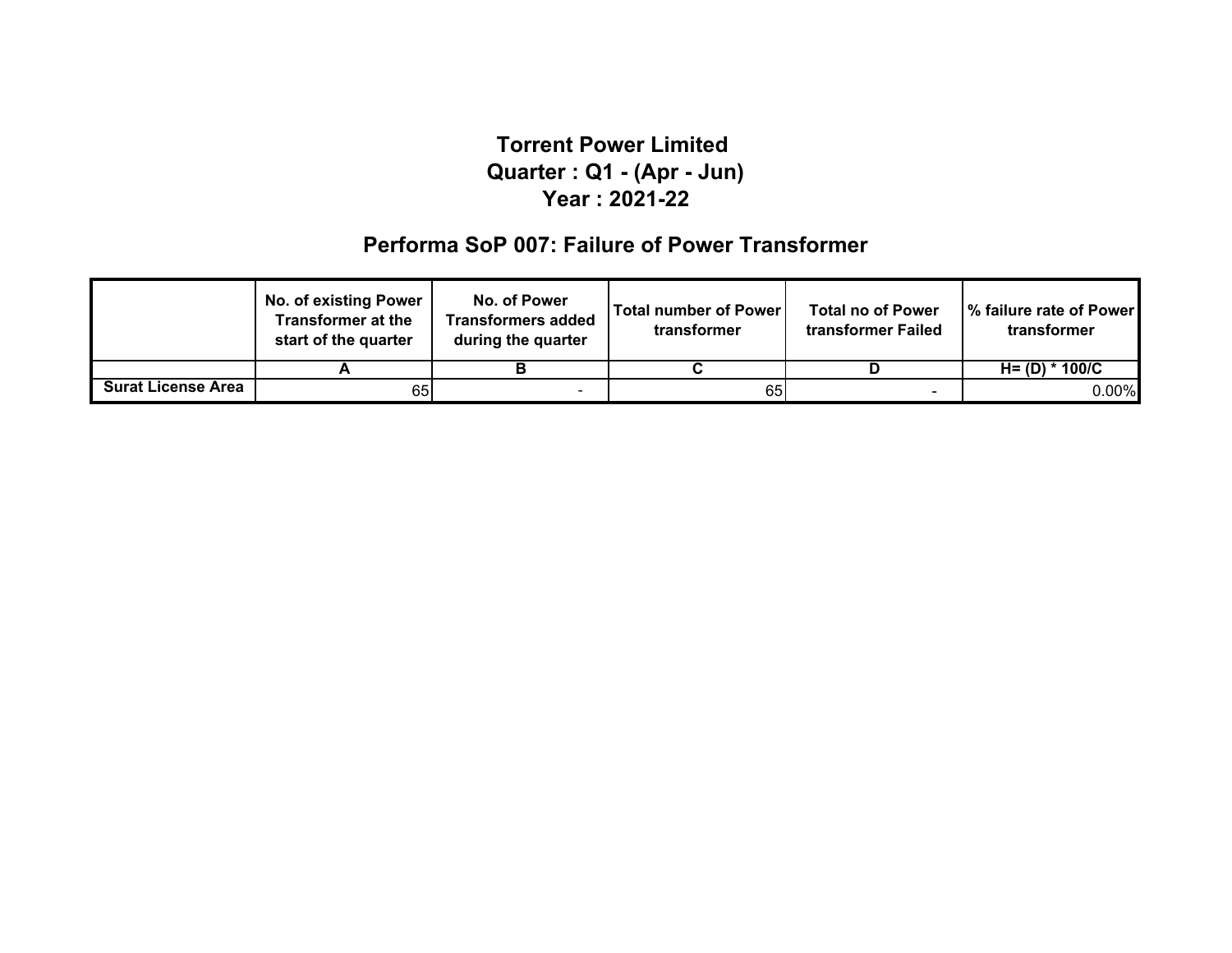# **Performa SoP 011A: System Average Interruption Frequency Index (SAIFI)**

| <b>Month</b><br>Sr. No. |        | Ni-Total no of customers for<br>each sustained interruptions<br>(in numbers) | Nt-Total no of<br>customers served (in<br>numbers) | $CI = \sum n_i$ | SAIFI=CI/Nt<br>(Nos.) |
|-------------------------|--------|------------------------------------------------------------------------------|----------------------------------------------------|-----------------|-----------------------|
|                         |        |                                                                              |                                                    | 5=Total of 3    | $6 = 5/4$             |
| Ahmedabad License Area  |        |                                                                              |                                                    |                 |                       |
|                         | Apr-21 | 1,43,487                                                                     | 20,06,639                                          | 58,000          | 0.079                 |
|                         | Mav-21 | 2,09,929                                                                     | 20,08,319                                          | 2,31,647        | 0.115                 |
|                         | Jun-21 | 2,30,385                                                                     | 20,12,978                                          | 2,51,397        | 0.125                 |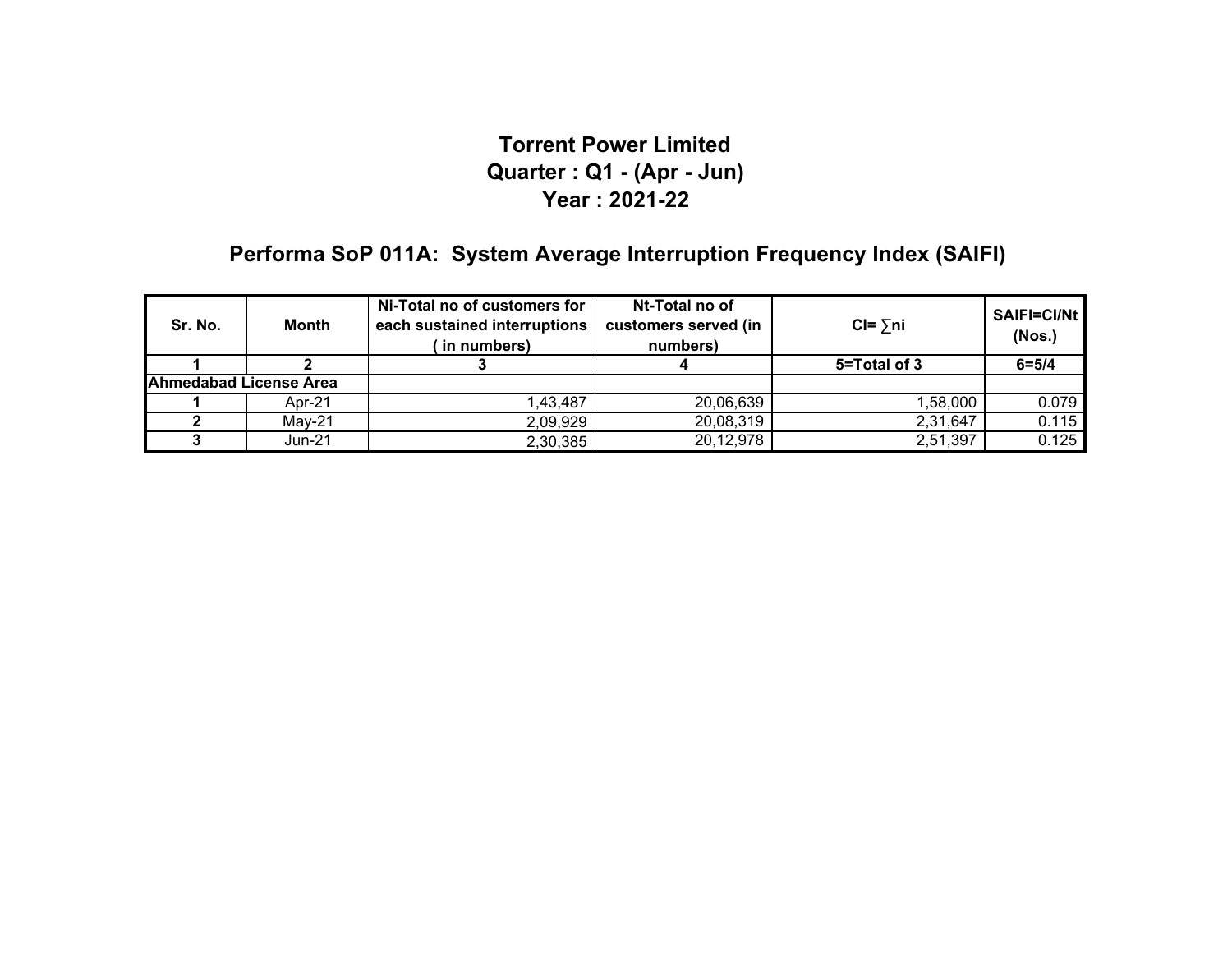# **Performa SoP 011A: System Average Interruption Frequency Index (SAIFI)**

| <b>Month</b><br>Sr. No.   |        | Ni-Total no of customers for<br>each sustained interruptions<br>(in numbers) | Nt-Total no of<br>customers served (in<br>numbers) | $CI = \sum n_i$ | SAIFI=CI/Nt<br>(Nos.) |
|---------------------------|--------|------------------------------------------------------------------------------|----------------------------------------------------|-----------------|-----------------------|
|                           |        |                                                                              |                                                    | 5=Total of 3    | $6 = 5/4$             |
| <b>Surat License Area</b> |        |                                                                              |                                                    |                 |                       |
|                           | Apr-21 | 18,632                                                                       | 6,21,771                                           | 18,632          | 0.030                 |
|                           | Mav-21 | 18,952                                                                       | 6,21,234                                           | 18,952          | 0.031                 |
|                           | Jun-21 | 15,668                                                                       | 6,21,896                                           | 15,668          | 0.025                 |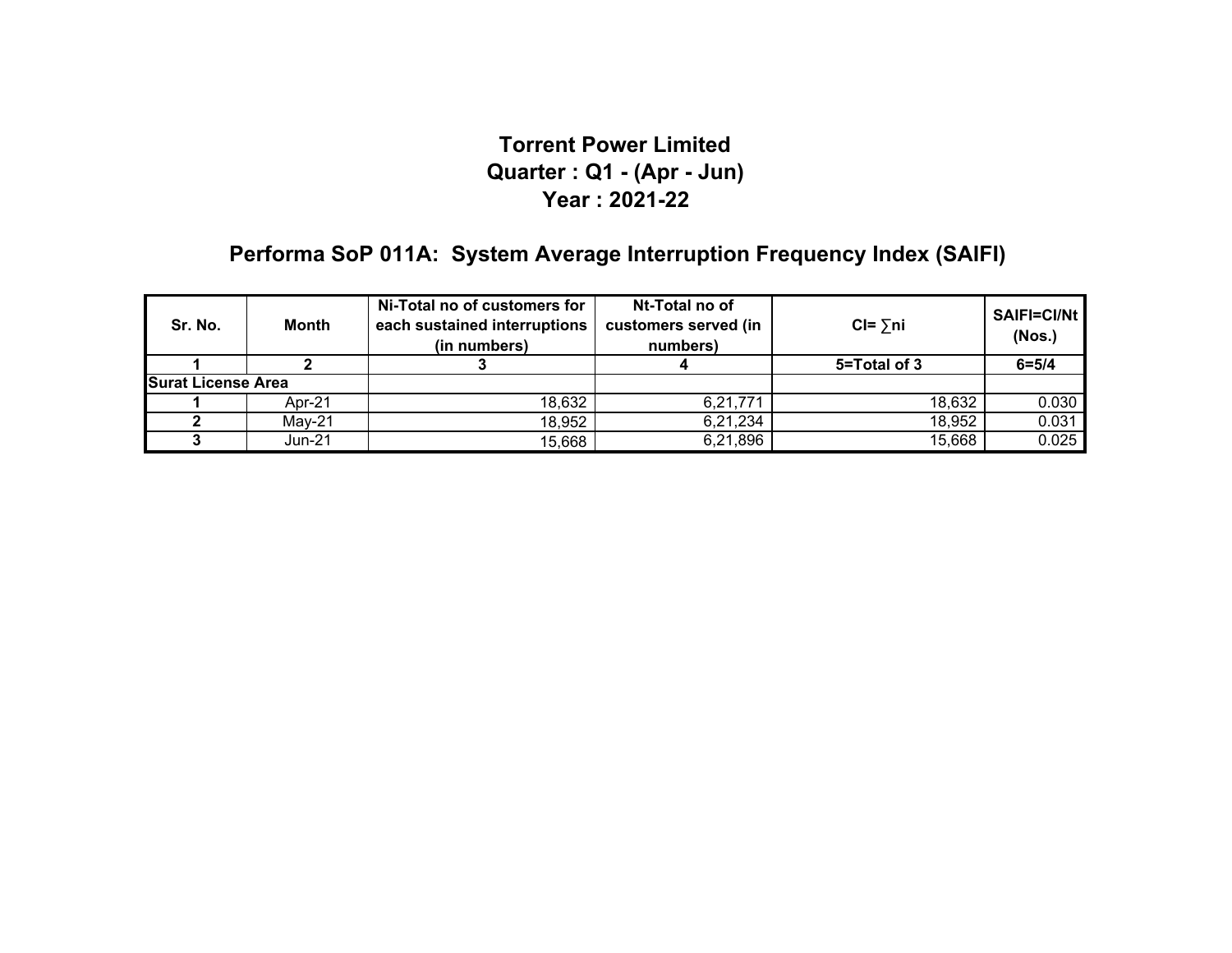# **Performa Sop 011B: System Average Interruption Duration Index (SAIDI)**

| Sr. No.                       | Month    | ri=Restoration<br>Time for each<br>interruption | Ni-no of<br>interrupted<br>customers for<br>each sustained<br>event (in hours) interruption event<br>(in numbers) | ri*Ni- Total customer<br>interruption Duration<br>(Cust-Hrs.) | Nt-Total no of<br>customers<br>served (in<br>numbers) | <b>Customer</b><br>Interruption<br>Duration.<br>$CMI = \sum r i Ni$<br>(Cust-Hrs.) | SAIDI=CMI/Nt<br>(HH:MM) |  |
|-------------------------------|----------|-------------------------------------------------|-------------------------------------------------------------------------------------------------------------------|---------------------------------------------------------------|-------------------------------------------------------|------------------------------------------------------------------------------------|-------------------------|--|
|                               |          |                                                 | 4                                                                                                                 | $5 = 3*4$                                                     | 6                                                     | 7=Total of 5                                                                       | $8 = 7/6$               |  |
| <b>Ahmedabad License Area</b> |          |                                                 |                                                                                                                   |                                                               |                                                       |                                                                                    |                         |  |
|                               | Apr-21   | 0:34                                            | 1,43,487                                                                                                          |                                                               | 20,06,639                                             | 69,235                                                                             | 00:02                   |  |
|                               | $May-21$ | 0:42                                            | 2,09,929                                                                                                          |                                                               | 20,08,319                                             | 1,62,414                                                                           | 00:05                   |  |
|                               | Jun-21   | 0:29                                            | 2,30,385                                                                                                          |                                                               | 20,12,978                                             | 1,27,700                                                                           | 00:04                   |  |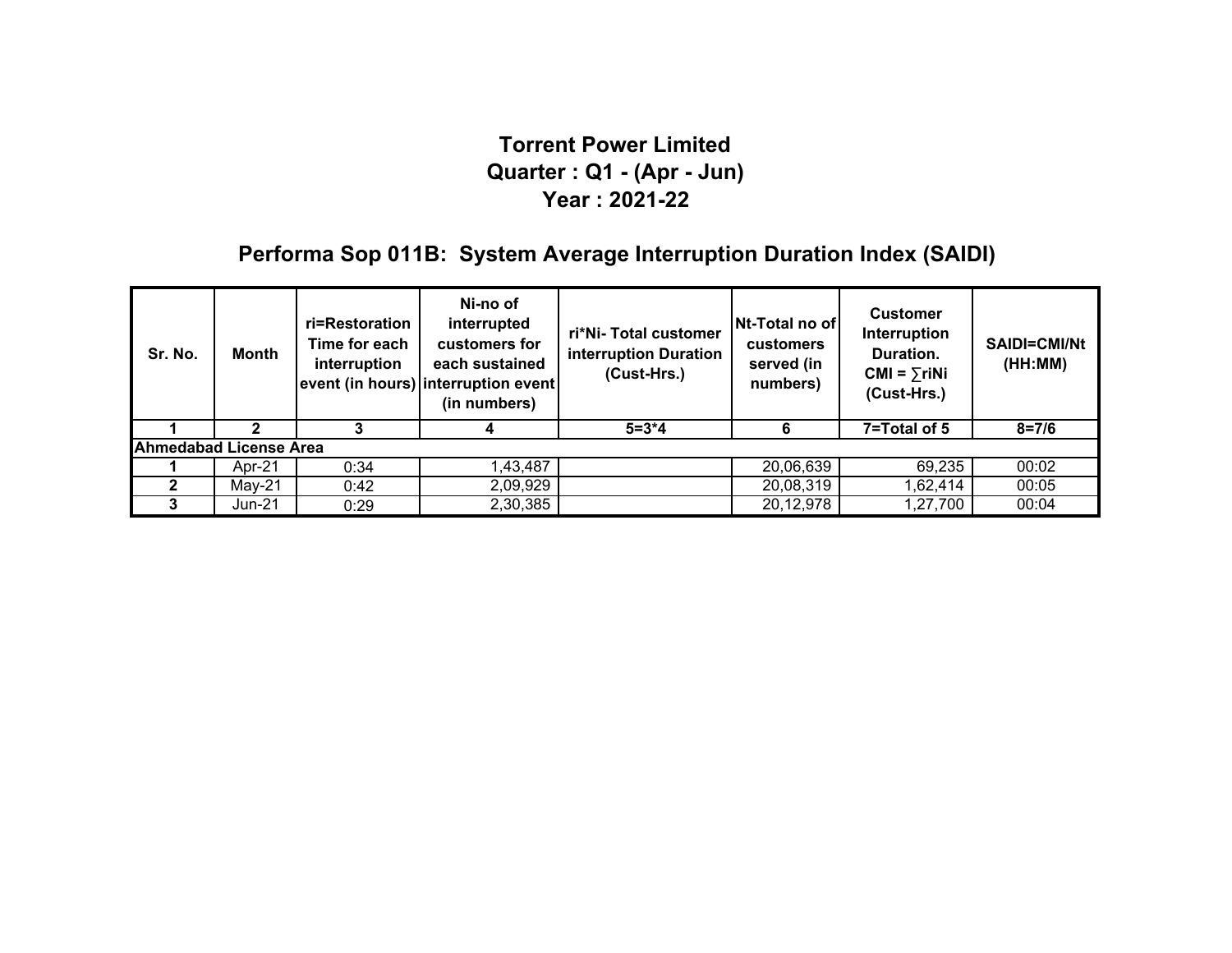# **Performa Sop 011B: System Average Interruption Duration Index (SAIDI)**

| Sr. No. | Month                     | ri=Restoration<br>Time for each<br>interruption<br>event | Ni-no of<br>interrupted<br>customers for<br>each sustained<br>interruption<br>event | ri*Ni- Total customer<br>interruption Duration<br>(Cust-Hrs.) | Nt-Total no of<br><b>customers</b><br>served | <b>Customer</b><br>Interruption<br>Duration.<br>$CMI = \sum r i Ni$<br>(Cust-Hrs.) | <b>SAIDI=CMI/Nt</b><br>(HH:MM) |  |  |
|---------|---------------------------|----------------------------------------------------------|-------------------------------------------------------------------------------------|---------------------------------------------------------------|----------------------------------------------|------------------------------------------------------------------------------------|--------------------------------|--|--|
|         |                           |                                                          | 4                                                                                   | $5 = 3*4$                                                     | 6                                            | 7=Total of 5                                                                       | $8 = 7/6$                      |  |  |
|         | <b>Surat License Area</b> |                                                          |                                                                                     |                                                               |                                              |                                                                                    |                                |  |  |
|         | Apr-21                    | 00:35                                                    | 18,632                                                                              |                                                               | 6,21,771                                     | 9,128                                                                              | 00:01                          |  |  |
|         | $May-21$                  | 00:41                                                    | 18,952                                                                              |                                                               | 6,21,234                                     | 6,655                                                                              | 00:01                          |  |  |
|         | $Jun-21$                  | 00:46                                                    | 15,668                                                                              |                                                               | 6,21,896                                     | 9,830                                                                              | 00:01                          |  |  |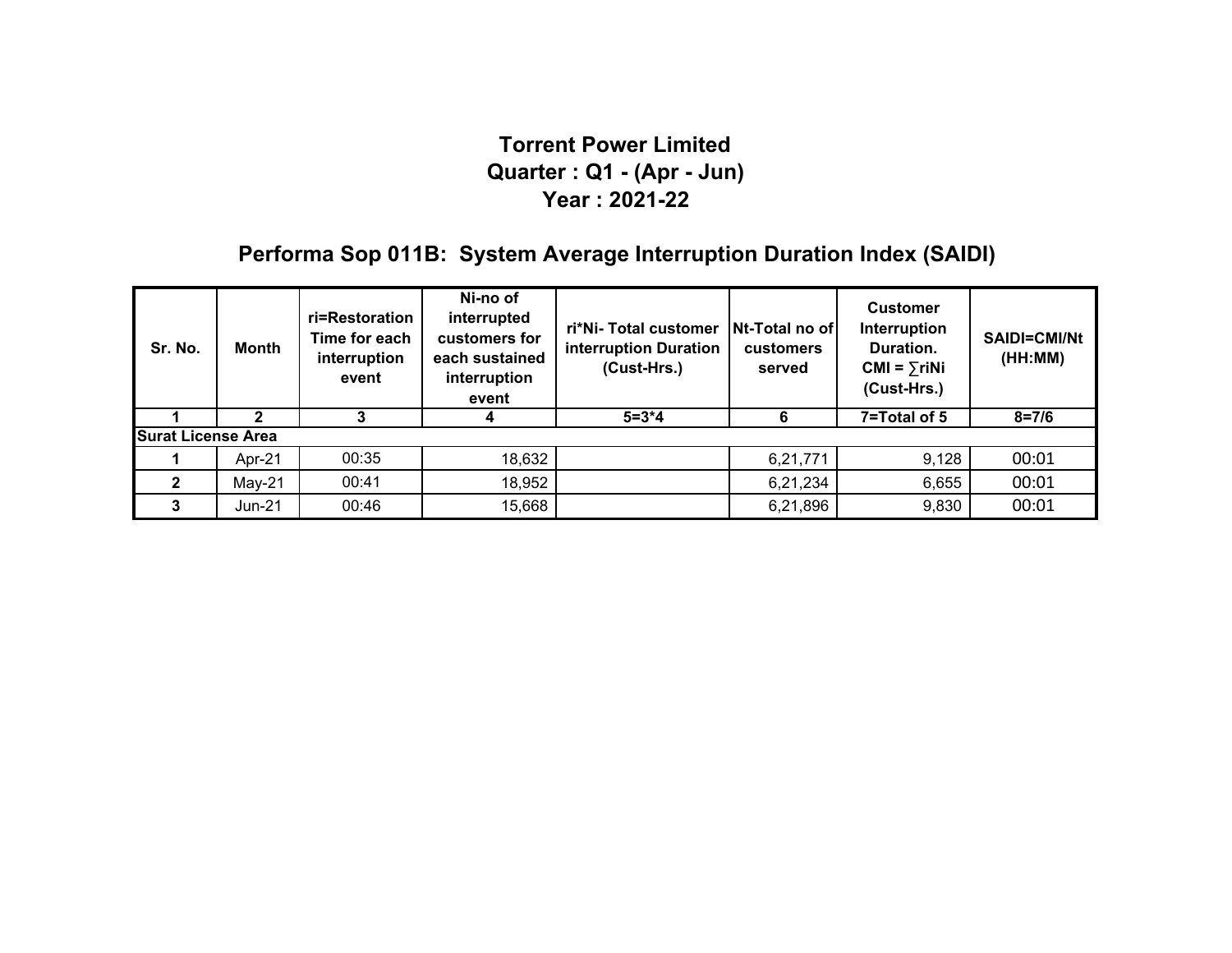# **Performa Sop 011C: Momentary Average Interruption Frequency Index (MAIFI)**

| Sr. No.                       | Month    | Number of<br><b>Momentary</b><br>interruptions IMi (in<br>numbers) | Nmi-Total no of<br>customers for each<br>momentary<br>interruptions (in<br>numbers) | Imi*Nmi Number<br>of customer<br><b>Momentary</b><br>interruptions | Nt-Total no<br>οt<br>customers<br>served (in<br>numbers) | ∑lMiNmi          | ∑IMiNmi<br>$MAIFI =$<br><b>Nt</b> |
|-------------------------------|----------|--------------------------------------------------------------------|-------------------------------------------------------------------------------------|--------------------------------------------------------------------|----------------------------------------------------------|------------------|-----------------------------------|
|                               |          |                                                                    |                                                                                     | $5 = 3 * 4$                                                        | 6                                                        | $7 = Total of 5$ | $8 = 7/6$                         |
| <b>Ahmedabad License Area</b> |          |                                                                    |                                                                                     |                                                                    |                                                          |                  |                                   |
|                               | Apr-21   |                                                                    | 8,334                                                                               |                                                                    | 20,06,639                                                | 8,334            | 0.004                             |
|                               | $May-21$ |                                                                    | 7,304                                                                               |                                                                    | 20,08,319                                                | 7,304            | 0.004                             |
|                               | Jun-21   |                                                                    | 421                                                                                 |                                                                    | 20,12,978                                                | 842              | 0.000                             |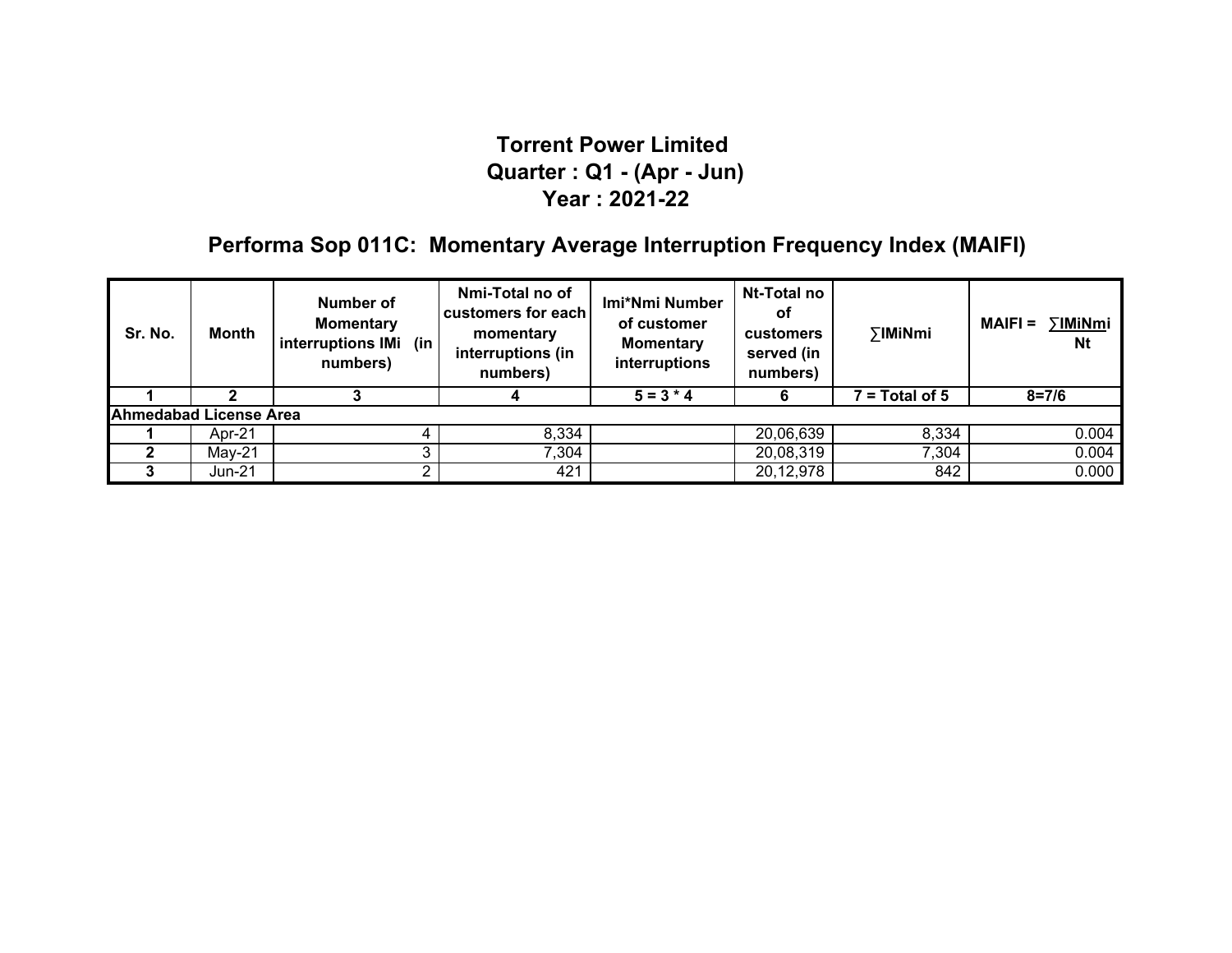# **Performa Sop 011C: Momentary Average Interruption Frequency Index (MAIFI)**

| Sr. No.                   | Month    | Number of<br><b>Momentary</b><br>interruptions<br>IMi | Nmi-Total no of<br>customers for each<br>momentary<br>interruptions | Imi*Nmi Number<br>of customer<br><b>Momentary</b><br>interruptions | Nt-Total no<br>оf<br>customers<br>served | ∑IMiNmi                  | $\Sigma$ IMiNmi<br><b>MAIFI =</b><br><b>Nt</b> |
|---------------------------|----------|-------------------------------------------------------|---------------------------------------------------------------------|--------------------------------------------------------------------|------------------------------------------|--------------------------|------------------------------------------------|
|                           |          |                                                       |                                                                     | $5 = 3 * 4$                                                        |                                          | $7 = Total of 5$         | $8 = 7/6$                                      |
| <b>Surat License Area</b> |          |                                                       |                                                                     |                                                                    |                                          |                          |                                                |
|                           | Apr-21   | -                                                     |                                                                     |                                                                    | 6,21,771                                 | -                        |                                                |
|                           | $May-21$ | -                                                     |                                                                     |                                                                    | 6,21,234                                 | -                        |                                                |
|                           | Jun-21   | $\blacksquare$                                        |                                                                     |                                                                    | 6,21,896                                 | $\overline{\phantom{0}}$ |                                                |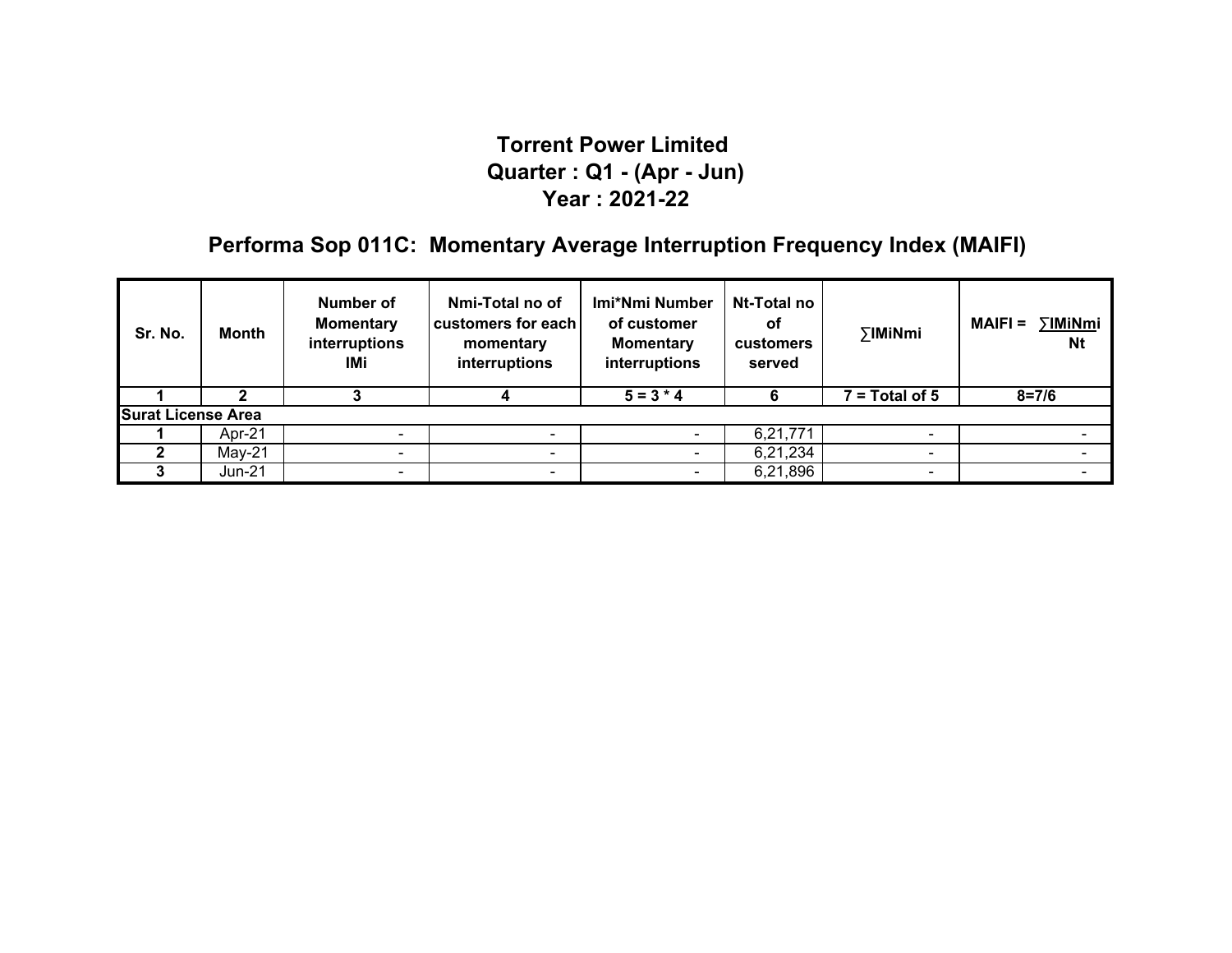#### **Performa SoP 013: Meter Faulty**

| <b>Consumer category</b> | No. of faulty meters at<br>the start of the quarter $(1)$ | No. of faulty meters added<br>during the quarter (2) | Total no.<br>defective /<br>faulty Meter (3)<br>$= (2) + (1)$ | <b>No. of faulty Meters</b><br>repaired and replaced<br>(4) | No of faulty<br>meters<br>pending at<br>the end of the<br>quarter $(5) =$<br>$(3) - (4)$ |  |  |  |
|--------------------------|-----------------------------------------------------------|------------------------------------------------------|---------------------------------------------------------------|-------------------------------------------------------------|------------------------------------------------------------------------------------------|--|--|--|
| Ahmedabad License Area   |                                                           |                                                      |                                                               |                                                             |                                                                                          |  |  |  |
| Single Phase             |                                                           | 8639                                                 | 8,639                                                         | 8639                                                        |                                                                                          |  |  |  |
| Three Phase              | $\overline{\phantom{a}}$                                  | 1879                                                 | 1,879                                                         | 1879                                                        |                                                                                          |  |  |  |

**The details of the old age meter replacement under MMR are as follows**

| <b>Remarks</b> |     |  |  |  |  |
|----------------|-----|--|--|--|--|
| Single Phse    |     |  |  |  |  |
| Three Phase    | 29u |  |  |  |  |

Note : The above includes defective meter replacements done at consumer premises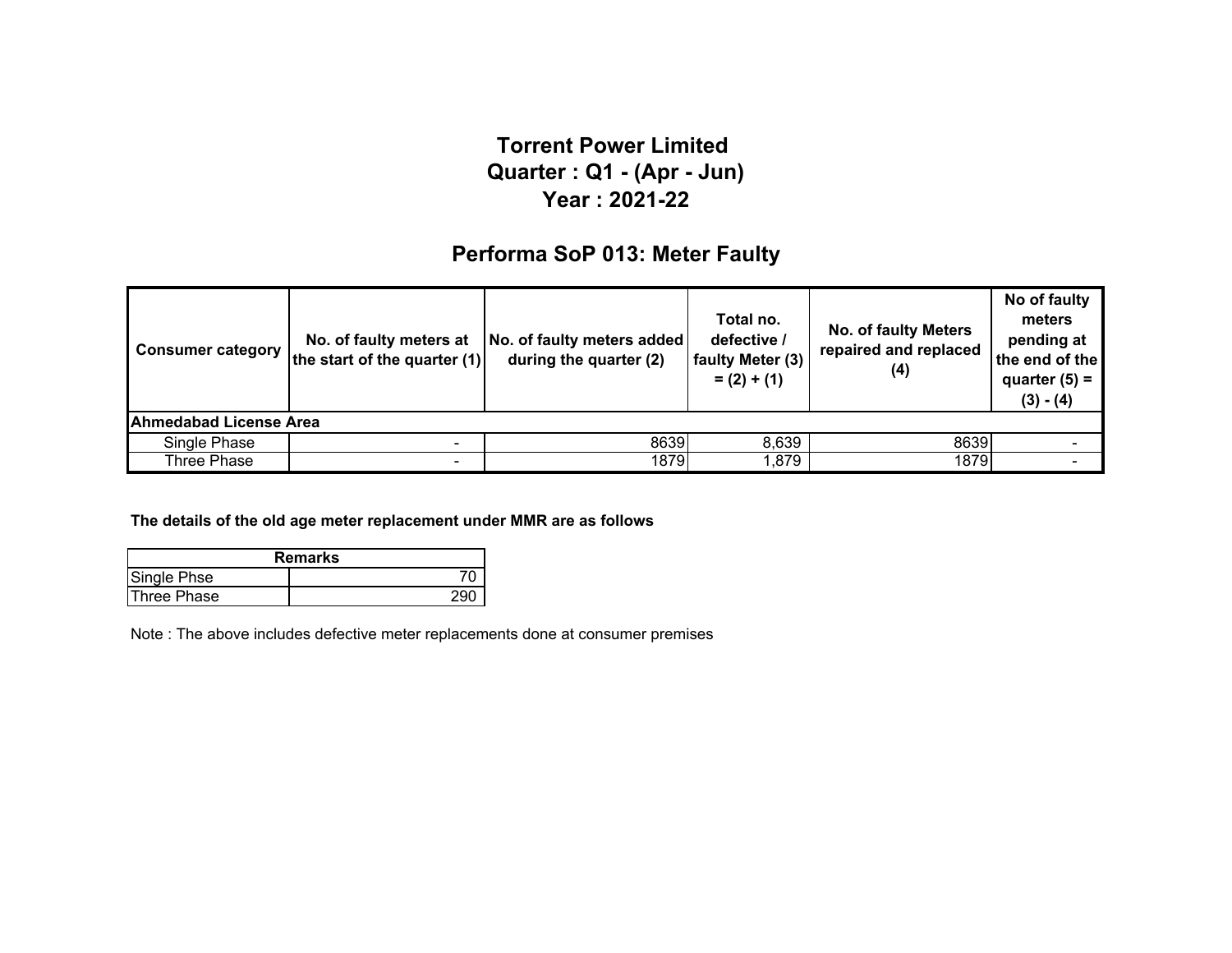# **Performa SoP 013: Meter Faulty**

| <b>Consumer category</b>  | No. of faulty meters at<br>the start of the quarter $(1)$ | No. of faulty meters added<br>during the quarter (2) | Total no.<br>defective /<br>faulty Meter (3)<br>$= (2) + (1)$ | <b>No. of faulty Meters</b><br>repaired and replaced<br>(4) | No of faulty<br>meters<br>pending at<br>the end of the<br>quarter $(5)$ =<br>$(3) - (4)$ |  |  |  |  |
|---------------------------|-----------------------------------------------------------|------------------------------------------------------|---------------------------------------------------------------|-------------------------------------------------------------|------------------------------------------------------------------------------------------|--|--|--|--|
| <b>Surat License Area</b> |                                                           |                                                      |                                                               |                                                             |                                                                                          |  |  |  |  |
| Single Phase              | 30                                                        | 2,015                                                | 2,045                                                         | 1.993                                                       | 52 <sub>2</sub>                                                                          |  |  |  |  |
| Three Phase               | 10                                                        | 483                                                  | 493                                                           | 484                                                         | 9                                                                                        |  |  |  |  |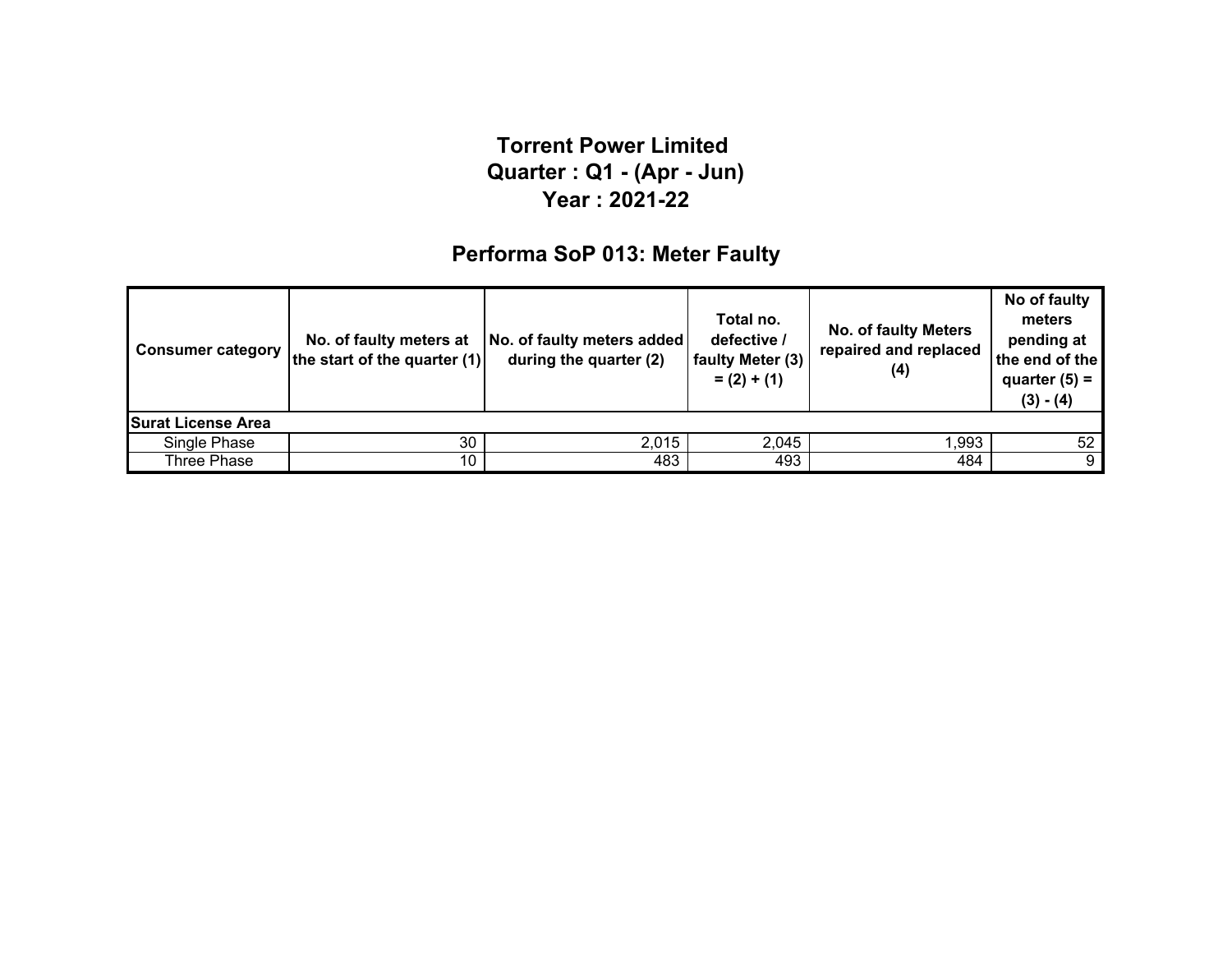#### **Performa SoP 016: Compensation Details**

| Sr.<br>No.   | Event                                    | Compensation                                                                                                   | No. of cases where<br>compensation was given<br>(in numbers) | Amt of compensation<br>paid in (Rs) |
|--------------|------------------------------------------|----------------------------------------------------------------------------------------------------------------|--------------------------------------------------------------|-------------------------------------|
|              | Ahmedabad License Area                   |                                                                                                                |                                                              |                                     |
|              | Duty to provide supply                   |                                                                                                                |                                                              |                                     |
|              | a) New Connection                        |                                                                                                                |                                                              |                                     |
|              | b) Additional Load                       | Rs. 50 per day of delay from the limit specified in the performance                                            |                                                              |                                     |
|              | c) Temporary supply                      | regulations                                                                                                    |                                                              |                                     |
|              | d) Shifting service connection           |                                                                                                                |                                                              |                                     |
|              | e) Transfer of service connection        |                                                                                                                |                                                              |                                     |
|              | f) Change in Tariff category of consumer |                                                                                                                |                                                              |                                     |
| $\mathbf{2}$ | Complaints in billing                    | Rs 50 for non reply within the period prescribed in regulation                                                 |                                                              |                                     |
|              | Replacement of meters                    | LT- Rs.25 per day of delay- maximum of Rs. 2,500 and HT- Rs. 250<br>per day of delay- maximum of Rs. 5,000     |                                                              |                                     |
|              | Interruption of supply                   | LT-Rs 25 for every 6hrs of delay- maximum of Rs.500 and HT -<br>Rs.50 for every 6 hrs delay maximum Rs. 1000/- |                                                              |                                     |
|              | Voltage fluctuations and complaints      | Rs. 50 for failure to visit or convey findings within the stipulated<br>period                                 |                                                              |                                     |
|              | Responding to consumer's complaints      | Rs. 25 for each day of delay maximum Rs.500                                                                    |                                                              |                                     |
|              | Grievance Handling                       | Rs.25 for failure in handling grievance.                                                                       |                                                              |                                     |
|              |                                          | TOTAL                                                                                                          |                                                              |                                     |